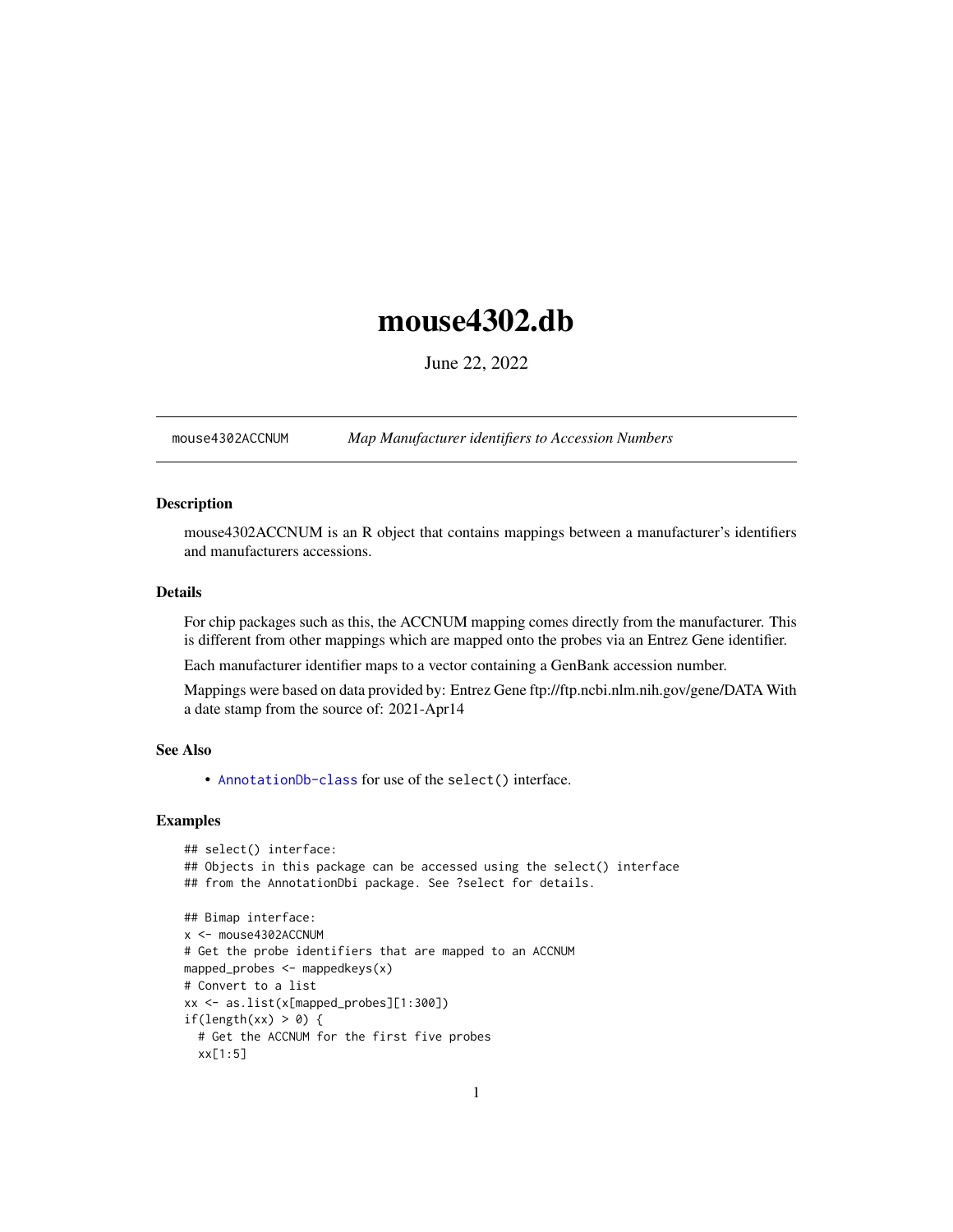```
# Get the first one
 xx[[1]]
}
```
mouse4302ALIAS2PROBE *Map between Common Gene Symbol Identifiers and Manufacturer Identifiers*

#### Description

mouse4302ALIAS is an R object that provides mappings between common gene symbol identifiers and manufacturer identifiers.

#### Details

Each gene symbol is mapped to a named vector of manufacturer identifiers. The name represents the gene symbol and the vector contains all manufacturer identifiers that are found for that symbol. An NA is reported for any gene symbol that cannot be mapped to any manufacturer identifiers.

This mapping includes ALL gene symbols including those which are already listed in the SYMBOL map. The SYMBOL map is meant to only list official gene symbols, while the ALIAS maps are meant to store all used symbols.

Mappings were based on data provided by: Entrez Gene ftp://ftp.ncbi.nlm.nih.gov/gene/DATA With a date stamp from the source of: 2021-Apr14

## See Also

• [AnnotationDb-class](#page-0-0) for use of the select() interface.

```
## select() interface:
## Objects in this package can be accessed using the select() interface
## from the AnnotationDbi package. See ?select for details.
## Bimap interface:
# Convert the object to a list
xx <- as.list(mouse4302ALIAS2PROBE)
if(length(xx) > 0){
    # Get the probe identifiers for the first two aliases
   xx[1:2]
   # Get the first one
   xx[[1]]
}
```
<span id="page-1-0"></span>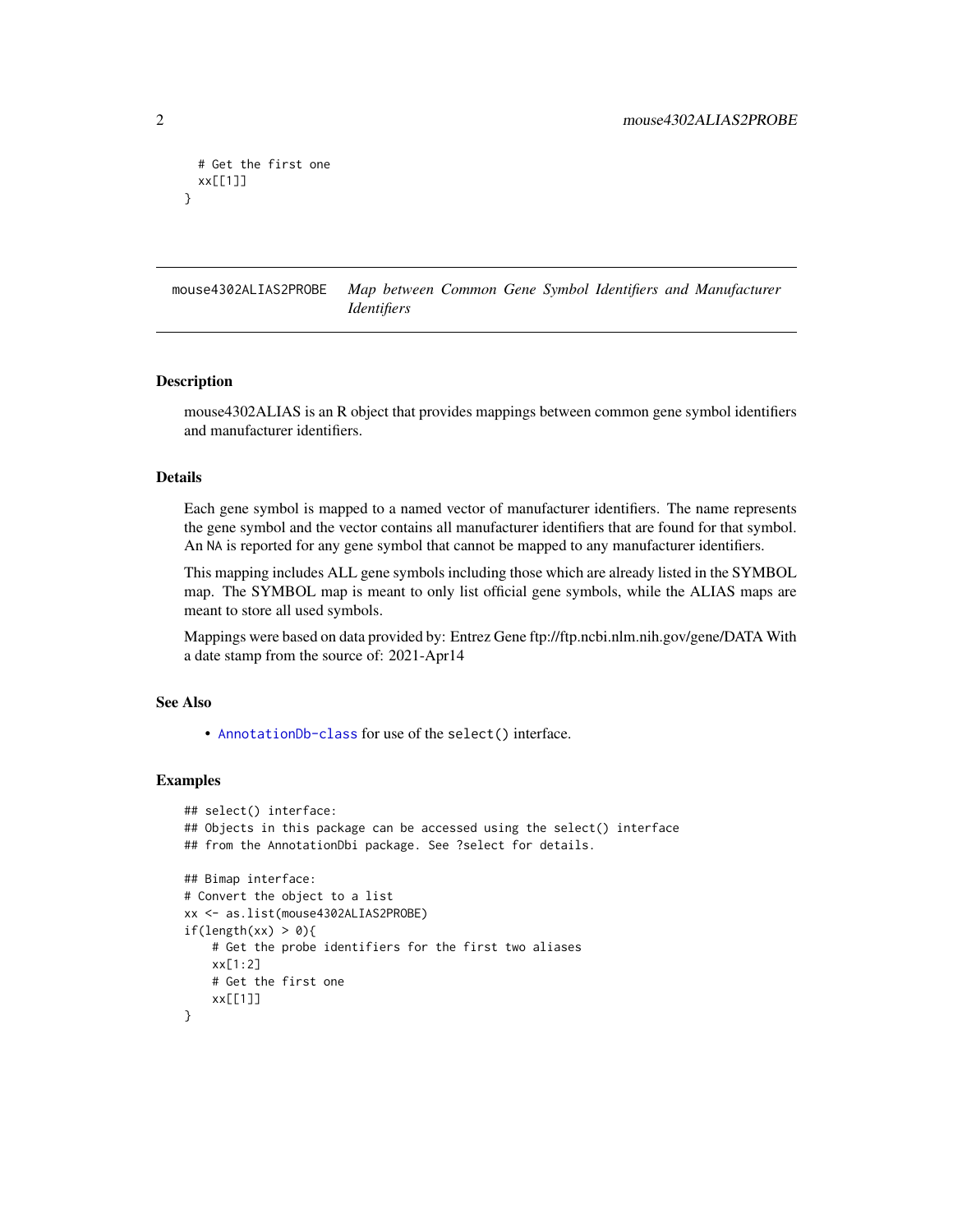#### <span id="page-2-0"></span>Description

Welcome to the mouse4302.db annotation Package. The purpose of this package is to provide detailed information about the mouse4302 platform. This package is updated biannually.

Objects in this package are accessed using the select() interface. See ?select in the AnnotationDbi package for details.

#### See Also

• [AnnotationDb-class](#page-0-0) for use of keys(), columns() and select().

#### Examples

```
## select() interface:
## Objects in this package can be accessed using the select() interface
## from the AnnotationDbi package. See ?select for details.
columns(mouse4302.db)
## Bimap interface:
## The 'old style' of interacting with these objects is manipulation as
## bimaps. While this approach is still available we strongly encourage the
## use of select().
ls("package:mouse4302.db")
```
mouse4302CHR *Map Manufacturer IDs to Chromosomes*

#### **Description**

mouse4302CHR is an R object that provides mappings between a manufacturer identifier and the chromosome that contains the gene of interest.

## Details

Each manufacturer identifier maps to a vector of chromosomes. Due to inconsistencies that may exist at the time the object was built, the vector may contain more than one chromosome (e.g., the identifier may map to more than one chromosome). If the chromosomal location is unknown, the vector will contain an NA.

Mappings were based on data provided by: Entrez Gene ftp://ftp.ncbi.nlm.nih.gov/gene/DATA With a date stamp from the source of: 2021-Apr14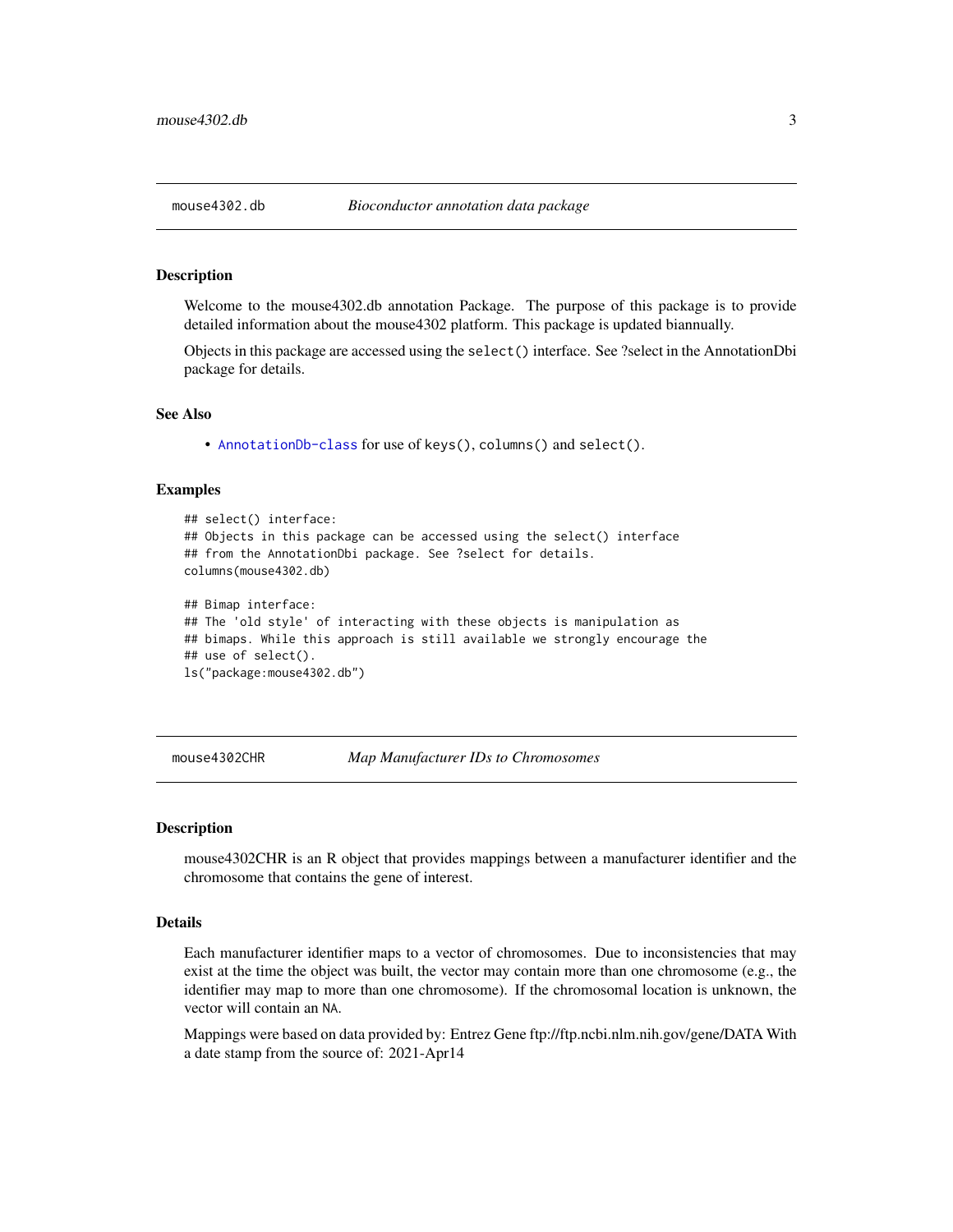## <span id="page-3-0"></span>See Also

• [AnnotationDb-class](#page-0-0) for use of the select() interface.

#### Examples

```
## select() interface:
## Objects in this package can be accessed using the select() interface
## from the AnnotationDbi package. See ?select for details.
## Bimap interface:
x <- mouse4302CHR
# Get the probe identifiers that are mapped to a chromosome
mapped_probes <- mappedkeys(x)
# Convert to a list
xx <- as.list(x[mapped_probes][1:300])
if(length(xx) > 0) {
  # Get the CHR for the first five probes
  xx[1:5]
  # Get the first one
  xx[[1]]
}
```
mouse4302CHRLENGTHS *A named vector for the length of each of the chromosomes*

#### Description

mouse4302CHRLENGTHS provides the length measured in base pairs for each of the chromosomes.

## Details

This is a named vector with chromosome numbers as the names and the corresponding lengths for chromosomes as the values.

Total lengths of chromosomes were derived by calculating the number of base pairs on the sequence string for each chromosome.

## See Also

• [AnnotationDb-class](#page-0-0) for use of the select() interface.

## Examples

```
## select() interface:
```
## Objects in this package can be accessed using the select() interface

- ## from the AnnotationDbi package. See ?select for details.
- ## Bimap interface: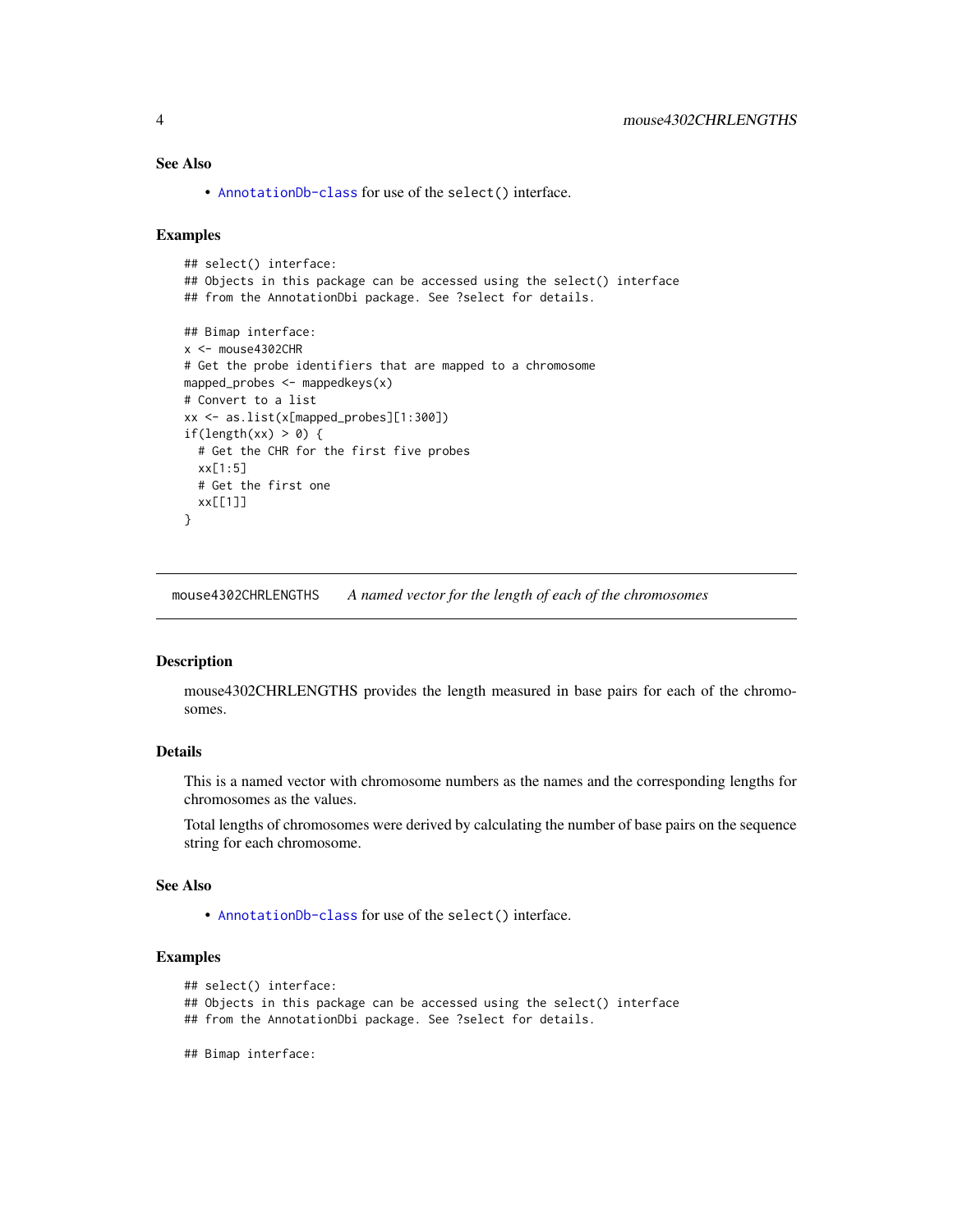## <span id="page-4-0"></span>mouse4302CHRLOC 5

```
tt <- mouse4302CHRLENGTHS
# Length of chromosome 1
tt["1"]
```
mouse4302CHRLOC *Map Manufacturer IDs to Chromosomal Location*

## **Description**

mouse4302CHRLOC is an R object that maps manufacturer identifiers to the starting position of the gene. The position of a gene is measured as the number of base pairs.

The CHRLOCEND mapping is the same as the CHRLOC mapping except that it specifies the ending base of a gene instead of the start.

## Details

Each manufacturer identifier maps to a named vector of chromosomal locations, where the name indicates the chromosome. Due to inconsistencies that may exist at the time the object was built, these vectors may contain more than one chromosome and/or location. If the chromosomal location is unknown, the vector will contain an NA.

Chromosomal locations on both the sense and antisense strands are measured as the number of base pairs from the p (5' end of the sense strand) to q (3' end of the sense strand) arms. Chromosomal locations on the antisense strand have a leading "-" sign (e. g. -1234567).

Since some genes have multiple start sites, this field can map to multiple locations.

Mappings were based on data provided by: UCSC Genome Bioinformatics (Mus musculus)

With a date stamp from the source of: 2021-Feb16

## See Also

• [AnnotationDb-class](#page-0-0) for use of the select() interface.

```
## select() interface:
## Objects in this package can be accessed using the select() interface
## from the AnnotationDbi package. See ?select for details.
## Bimap interface:
x <- mouse4302CHRLOC
# Get the probe identifiers that are mapped to chromosome locations
mapped_probes <- mappedkeys(x)
# Convert to a list
xx <- as.list(x[mapped_probes][1:300])
if(length(xx) > 0) {
 # Get the CHRLOC for the first five probes
 xx[1:5]
 # Get the first one
 xx[[1]]
}
```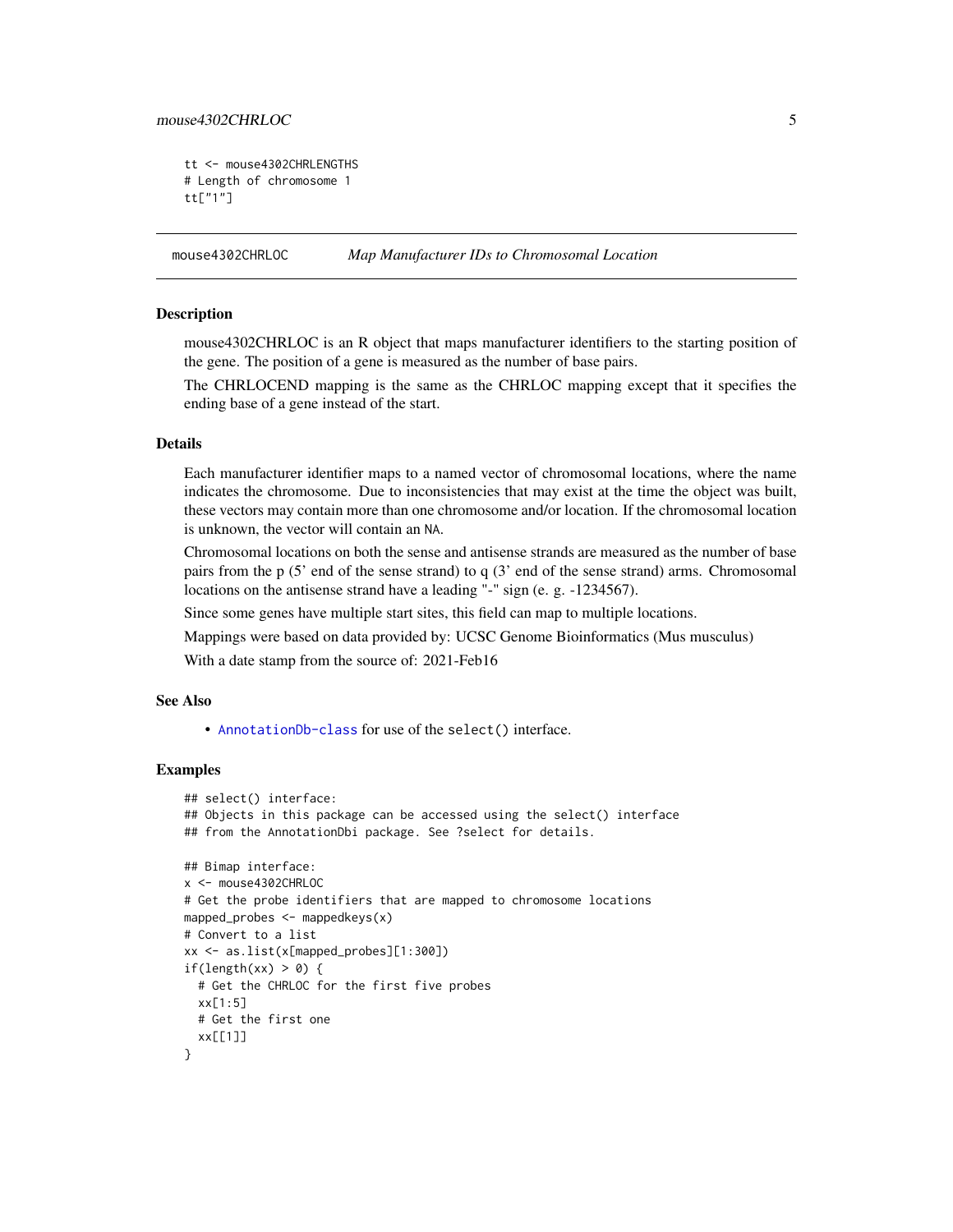<span id="page-5-0"></span>

#### Description

mouse4302ENSEMBL is an R object that contains mappings between manufacturer identifiers and Ensembl gene accession numbers.

#### Details

This object is a simple mapping of manufacturer identifiers to Ensembl gene Accession Numbers.

Mappings were based on data provided by BOTH of these sources: [http://www.ensembl.org/](http://www.ensembl.org/biomart/martview/) [biomart/martview/](http://www.ensembl.org/biomart/martview/) <ftp://ftp.ncbi.nlm.nih.gov/gene/DATA>

For most species, this mapping is a combination of manufacturer to ensembl IDs from BOTH NCBI and ensembl. Users who wish to only use mappings from NCBI are encouraged to see the ncbi2ensembl table in the appropriate organism package. Users who wish to only use mappings from ensembl are encouraged to see the ensembl2ncbi table which is also found in the appropriate organism packages. These mappings are based upon the ensembl table which is contains data from BOTH of these sources in an effort to maximize the chances that you will find a match.

For worms and flies however, this mapping is based only on sources from ensembl, as these organisms do not have ensembl to entrez gene mapping data at NCBI.

#### See Also

• [AnnotationDb-class](#page-0-0) for use of the select() interface.

```
## select() interface:
## Objects in this package can be accessed using the select() interface
## from the AnnotationDbi package. See ?select for details.
## Bimap interface:
x <- mouse4302ENSEMBL
# Get the entrez gene IDs that are mapped to an Ensembl ID
mapped_genes \leq mappedkeys(x)
# Convert to a list
xx <- as.list(x[mapped_genes][1:300])
if(length(xx) > 0) {
 # Get the Ensembl gene IDs for the first five genes
 xx[1:5]
 # Get the first one
 xx[[1]]
}
#For the reverse map ENSEMBL2PROBE:
x <- mouse4302ENSEMBL2PROBE
mapped_genes <- mappedkeys(x)
# Convert to a list
```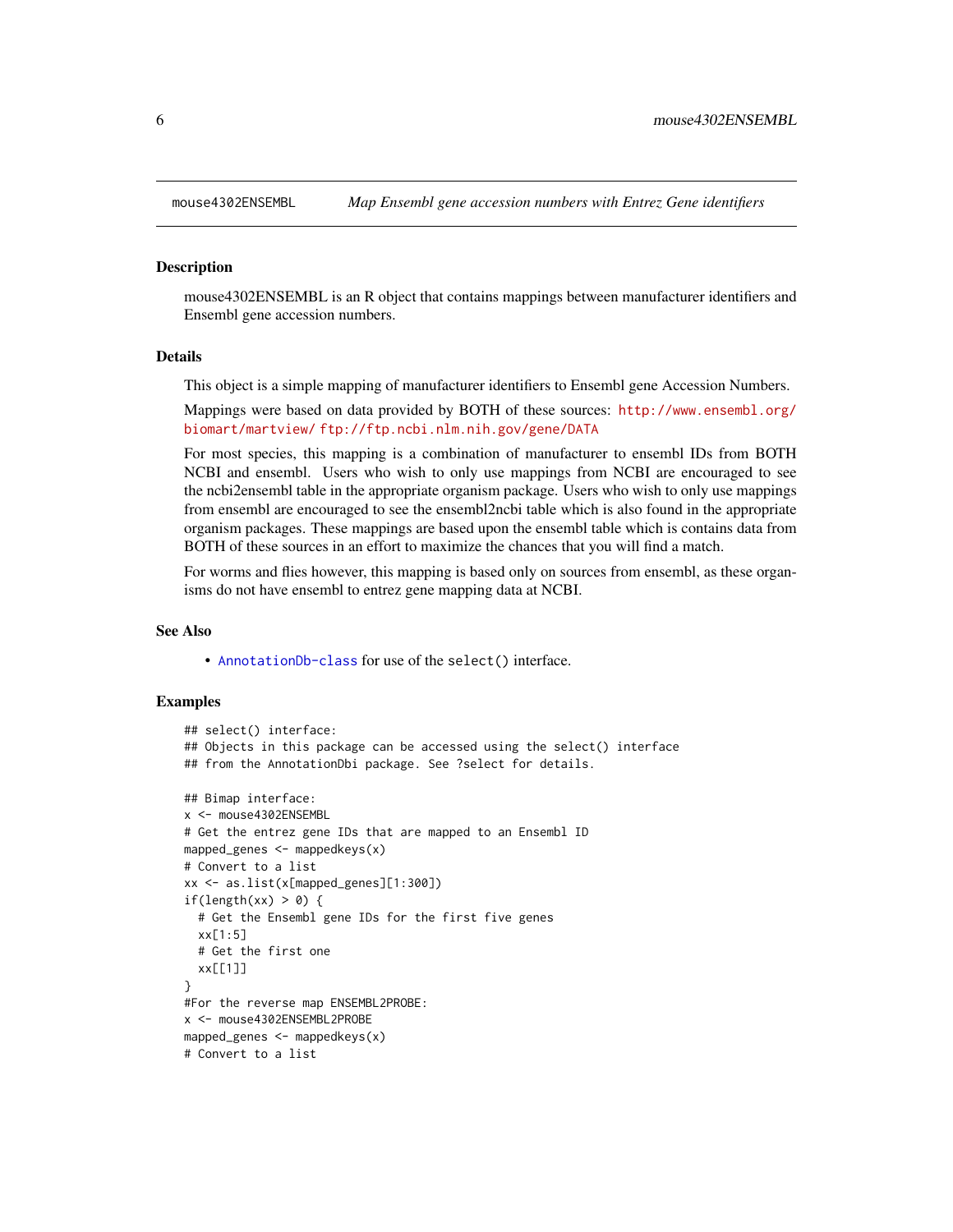## <span id="page-6-0"></span>mouse4302ENTREZID 7

```
xx <- as.list(x[mapped_genes][1:300])
if(length(xx) > 0){
   # Gets the entrez gene IDs for the first five Ensembl IDs
  xx[1:5]
  # Get the first one
  xx[[1]]
}
```
mouse4302ENTREZID *Map between Manufacturer Identifiers and Entrez Gene*

#### Description

mouse4302ENTREZID is an R object that provides mappings between manufacturer identifiers and Entrez Gene identifiers.

## Details

Each manufacturer identifier is mapped to a vector of Entrez Gene identifiers. An NA is assigned to those manufacturer identifiers that can not be mapped to an Entrez Gene identifier at this time.

If a given manufacturer identifier can be mapped to different Entrez Gene identifiers from various sources, we attempt to select the common identifiers. If a concensus cannot be determined, we select the smallest identifier.

Mappings were based on data provided by: Entrez Gene ftp://ftp.ncbi.nlm.nih.gov/gene/DATA With a date stamp from the source of: 2021-Apr14

## References

<https://www.ncbi.nlm.nih.gov/entrez/query.fcgi?db=gene>

## See Also

• [AnnotationDb-class](#page-0-0) for use of the select() interface.

```
## select() interface:
## Objects in this package can be accessed using the select() interface
## from the AnnotationDbi package. See ?select for details.
## Bimap interface:
x <- mouse4302ENTREZID
# Get the probe identifiers that are mapped to an ENTREZ Gene ID
mapped_probes <- mappedkeys(x)
# Convert to a list
xx <- as.list(x[mapped_probes][1:300])
if(length(xx) > 0) {
 # Get the ENTREZID for the first five probes
```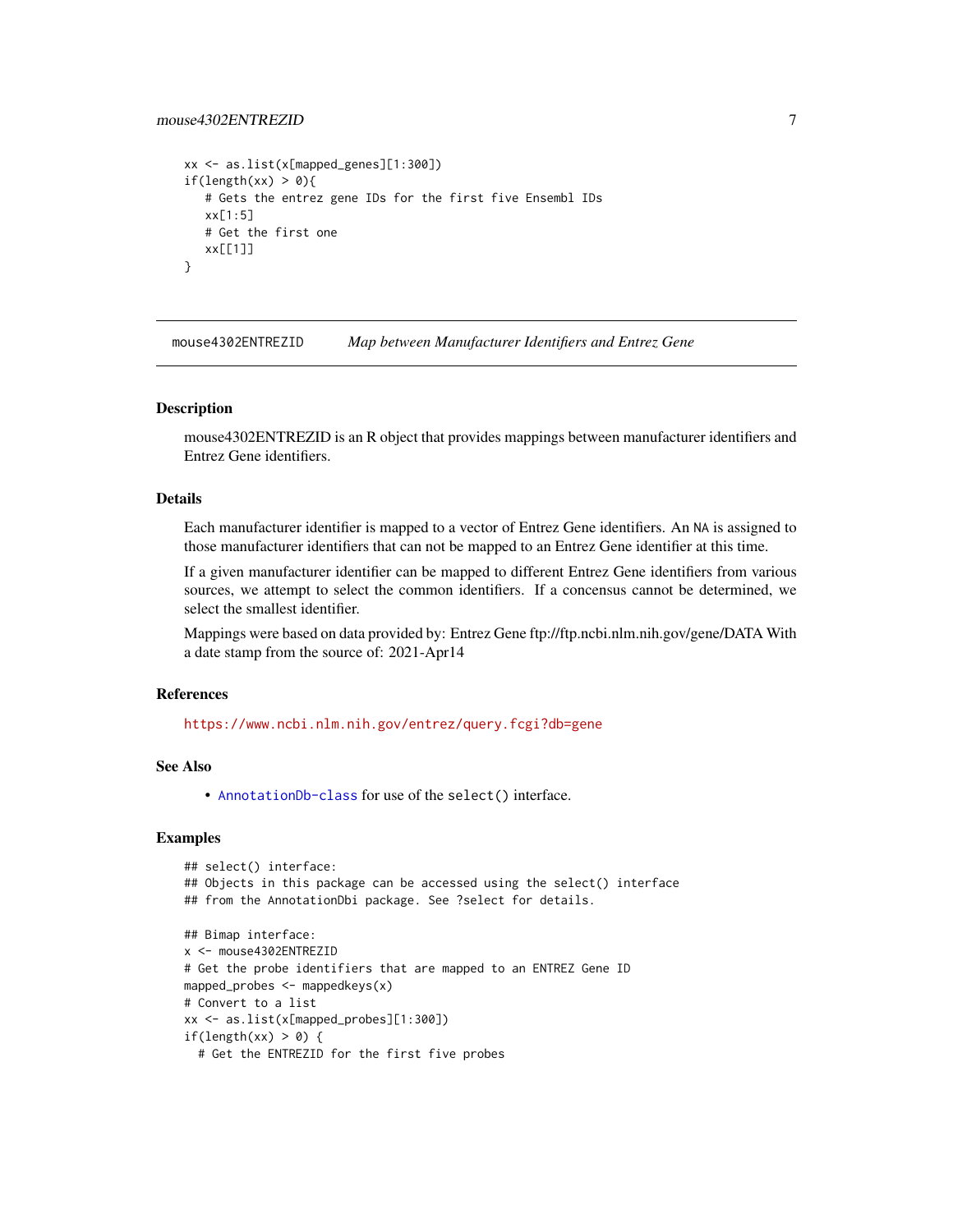```
xx[1:5]
 # Get the first one
 xx[[1]]
}
```
mouse4302ENZYME *Maps between Manufacturer IDs and Enzyme Commission (EC) Numbers*

#### Description

mouse4302ENZYME is an R object that provides mappings between manufacturer identifiers and EC numbers. mouse4302ENZYME2PROBE is an R object that maps Enzyme Commission (EC) numbers to manufacturer identifiers.

#### Details

When the mouse4302ENZYME maping viewed as a list, each manufacturer identifier maps to a named vector containing the EC number that corresponds to the enzyme produced by that gene. The names corresponds to the manufacturer identifiers. If this information is unknown, the vector will contain an NA.

For the mouse4302ENZYME2PROBE, each EC number maps to a named vector containing all of the manufacturer identifiers that correspond to the gene that produces that enzyme. The name of the vector corresponds to the EC number.

Enzyme Commission numbers are assigned by the Nomenclature Committee of the International Union of Biochemistry and Molecular Biology <http://www.chem.qmw.ac.uk/iubmb/enzyme/> to allow enzymes to be identified.

An Enzyme Commission number is of the format EC x.y.z.w, where x, y, z, and w are numeric numbers. In mouse4302ENZYME2PROBE, EC is dropped from the Enzyme Commission numbers.

Enzyme Commission numbers have corresponding names that describe the functions of enzymes in such a way that EC x is a more general description than EC x.y that in turn is a more general description than EC x.y.z. The top level EC numbers and names are listed below:

EC 1 oxidoreductases

EC 2 transferases

EC 3 hydrolases

EC 4 lyases

EC 5 isomerases

EC 6 ligases

The EC name for a given EC number can be viewed at [http://www.chem.qmul.ac.uk/iupac/](http://www.chem.qmul.ac.uk/iupac/jcbn/index.html#6) [jcbn/index.html#6](http://www.chem.qmul.ac.uk/iupac/jcbn/index.html#6)

Mappings between probe identifiers and enzyme identifiers were obtained using files provided by: KEGG GENOME ftp://ftp.genome.jp/pub/kegg/genomes With a date stamp from the source of: 2011-Mar15

<span id="page-7-0"></span>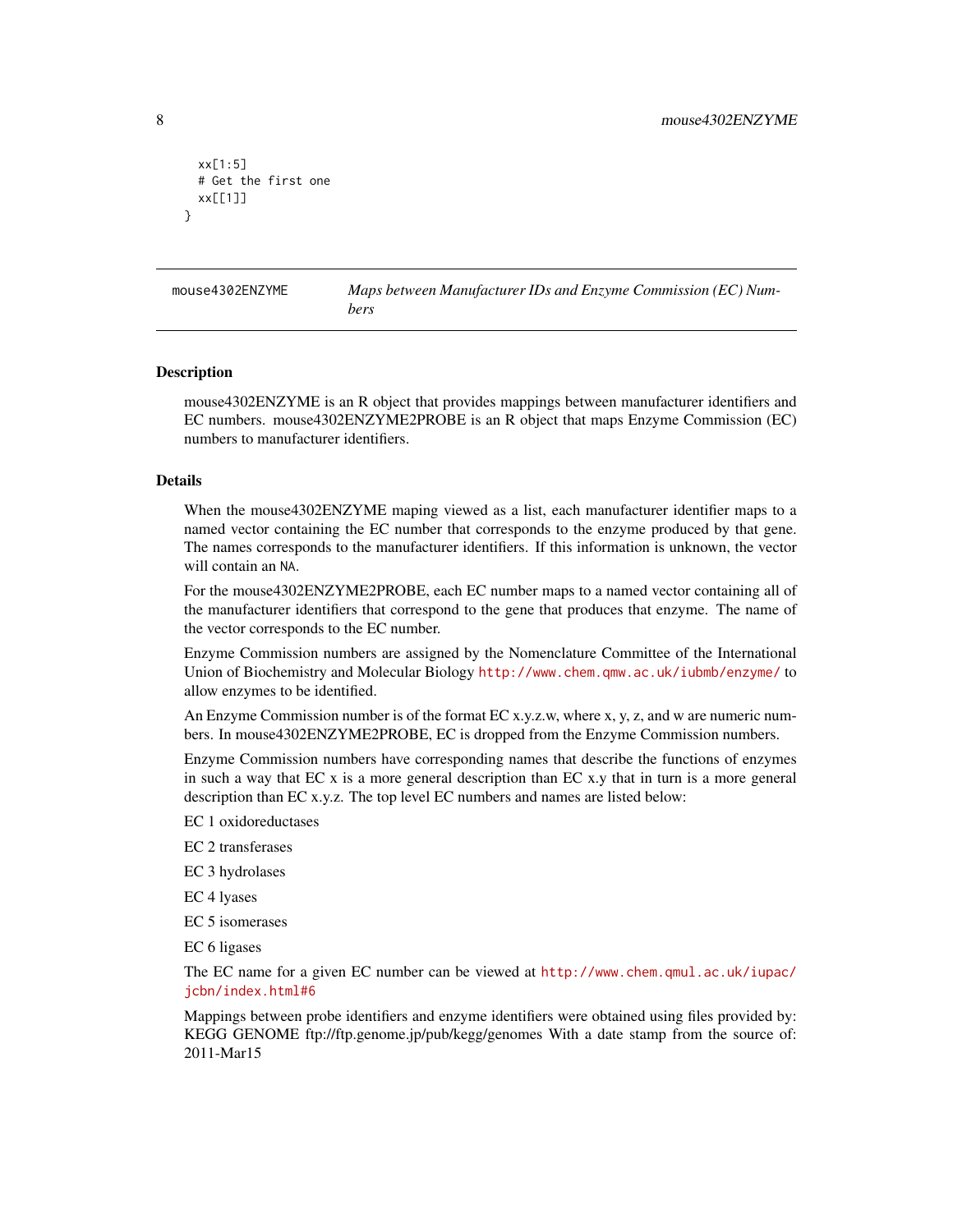#### <span id="page-8-0"></span>References

<ftp://ftp.genome.ad.jp/pub/kegg/pathways>

## See Also

• [AnnotationDb-class](#page-0-0) for use of the select() interface.

#### Examples

```
## select() interface:
## Objects in this package can be accessed using the select() interface
## from the AnnotationDbi package. See ?select for details.
## Bimap interface:
x <- mouse4302ENZYME
# Get the probe identifiers that are mapped to an EC number
mapped_probes <- mappedkeys(x)
# Convert to a list
xx <- as.list(x[mapped_probes][1:3])
if(length(xx) > 0) {
  # Get the ENZYME for the first five probes
  xx[1:5]
  # Get the first one
  xx[[1]]
}
# Now convert mouse4302ENZYME2PROBE to a list to see inside
x <- mouse4302ENZYME2PROBE
mapped_probes \leq mappedkeys(x)
## convert to a list
xx <- as.list(x[mapped_probes][1:3])
if(length(xx) > 0){
   # Get the probe identifiers for the first five enzyme
   #commission numbers
   xx[1:5]
   # Get the first one
  xx[[1]]
}
```
mouse4302GENENAME *Map between Manufacturer IDs and Genes*

## Description

mouse4302GENENAME is an R object that maps manufacturer identifiers to the corresponding gene name.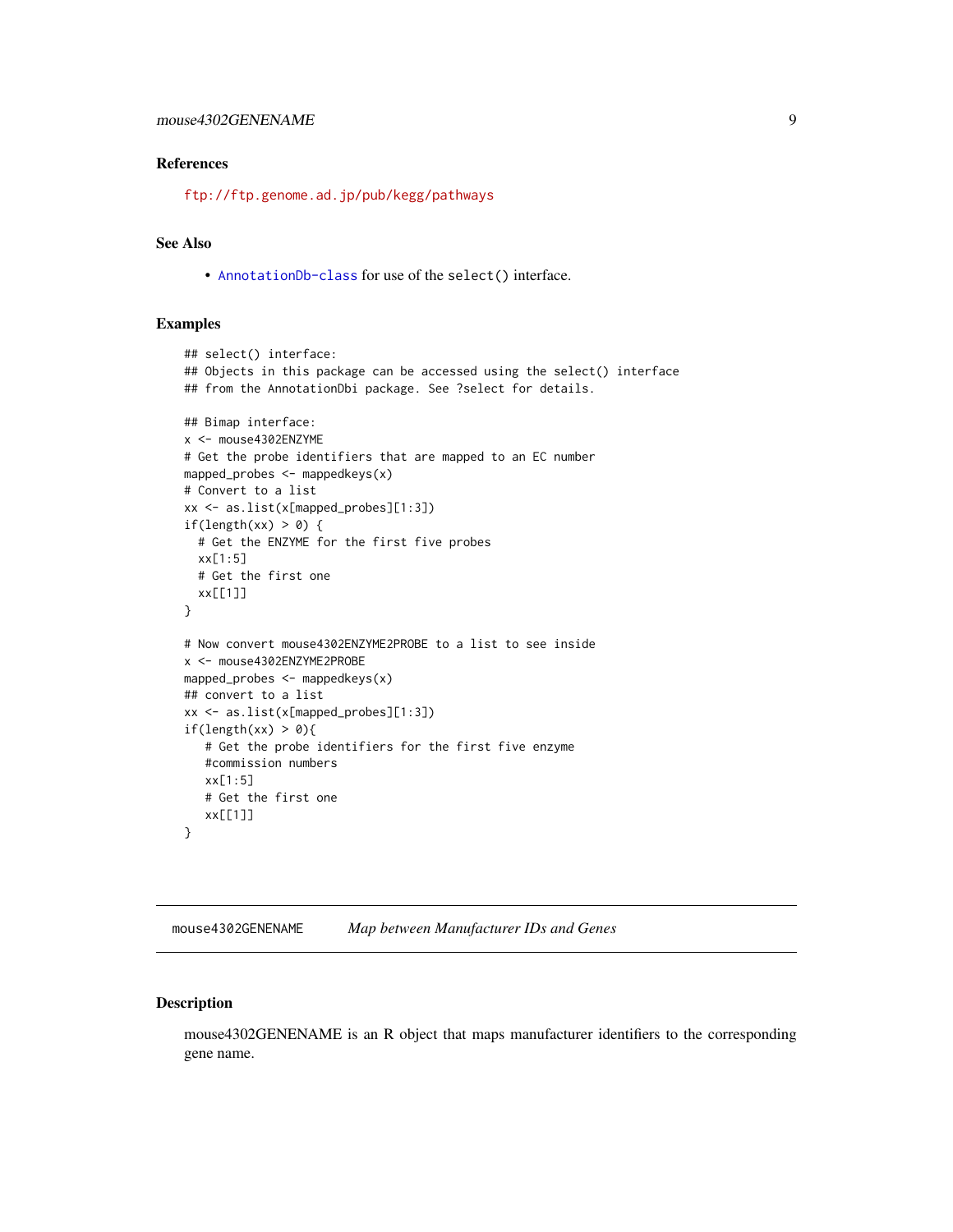## Details

Each manufacturer identifier maps to a named vector containing the gene name. The vector name corresponds to the manufacturer identifier. If the gene name is unknown, the vector will contain an NA.

Gene names currently include both the official (validated by a nomenclature committee) and preferred names (interim selected for display) for genes. Efforts are being made to differentiate the two by adding a name to the vector.

Mappings were based on data provided by: Entrez Gene ftp://ftp.ncbi.nlm.nih.gov/gene/DATA With a date stamp from the source of: 2021-Apr14

#### See Also

• [AnnotationDb-class](#page-0-0) for use of the select() interface.

## Examples

```
## select() interface:
## Objects in this package can be accessed using the select() interface
## from the AnnotationDbi package. See ?select for details.
## Bimap interface:
x <- mouse4302GENENAME
# Get the probe identifiers that are mapped to a gene name
mapped_probes \leq mappedkeys(x)
# Convert to a list
xx <- as.list(x[mapped_probes][1:300])
if(length(xx) > 0) {
  # Get the GENENAME for the first five probes
  xx[1:5]
  # Get the first one
  xx[[1]]
}
```
mouse4302GO *Maps between manufacturer IDs and Gene Ontology (GO) IDs*

#### <span id="page-9-0"></span>Description

mouse4302GO is an R object that provides mappings between manufacturer identifiers and the GO identifiers that they are directly associated with. This mapping and its reverse mapping (mouse4302GO2PROBE) do NOT associate the child terms from the GO ontology with the gene. Only the directly evidenced terms are represented here.

mouse4302GO2ALLPROBES is an R object that provides mappings between a given GO identifier and all of the manufacturer identifiers annotated at that GO term OR TO ONE OF IT'S CHILD NODES in the GO ontology. Thus, this mapping is much larger and more inclusive than mouse4302GO2PROBE.

<span id="page-9-1"></span>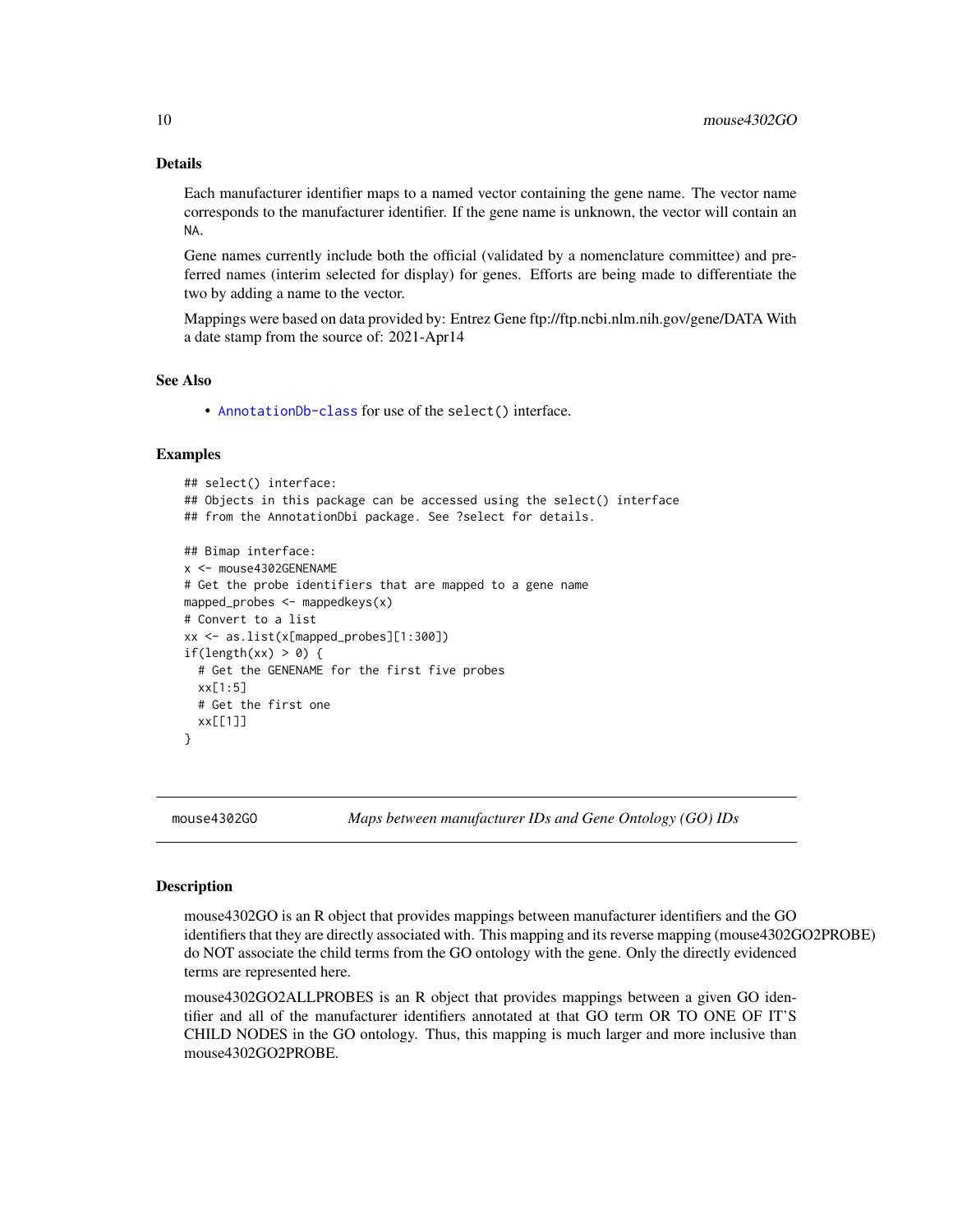## Details

If mouse4302GO is cast as a list, each manufacturer identifier is mapped to a list of lists. The names on the outer list are GO identifiers. Each inner list consists of three named elements: GOID, Ontology, and Evidence.

The GOID element matches the GO identifier named in the outer list and is included for convenience when processing the data using 'lapply'.

The Ontology element indicates which of the three Gene Ontology categories this identifier belongs to. The categories are biological process (BP), cellular component (CC), and molecular function (MF).

The Evidence element contains a code indicating what kind of evidence supports the association of the GO identifier to the manufacturer id. Some of the evidence codes in use include:

IMP: inferred from mutant phenotype

IGI: inferred from genetic interaction

IPI: inferred from physical interaction

ISS: inferred from sequence similarity

IDA: inferred from direct assay

IEP: inferred from expression pattern

IEA: inferred from electronic annotation

TAS: traceable author statement

NAS: non-traceable author statement

ND: no biological data available

IC: inferred by curator

A more complete listing of evidence codes can be found at:

<http://www.geneontology.org/GO.evidence.shtml>

If mouse4302GO2ALLPROBES or mouse4302GO2PROBE is cast as a list, each GO term maps to a named vector of manufacturer identifiers and evidence codes. A GO identifier may be mapped to the same manufacturer identifier more than once but the evidence code can be different. Mappings between Gene Ontology identifiers and Gene Ontology terms and other information are available in a separate data package named GO.

Whenever any of these mappings are cast as a data.frame, all the results will be output in an appropriate tabular form.

Mappings between manufacturer identifiers and GO information were obtained through their mappings to manufacturer identifiers. NAs are assigned to manufacturer identifiers that can not be mapped to any Gene Ontology information. Mappings between Gene Ontology identifiers an Gene Ontology terms and other information are available in a separate data package named GO.

All mappings were based on data provided by: Gene Ontology http://current.geneontology.org/ontology/gobasic.obo With a date stamp from the source of: 2021-02-01

#### References

<ftp://ftp.ncbi.nlm.nih.gov/gene/DATA/>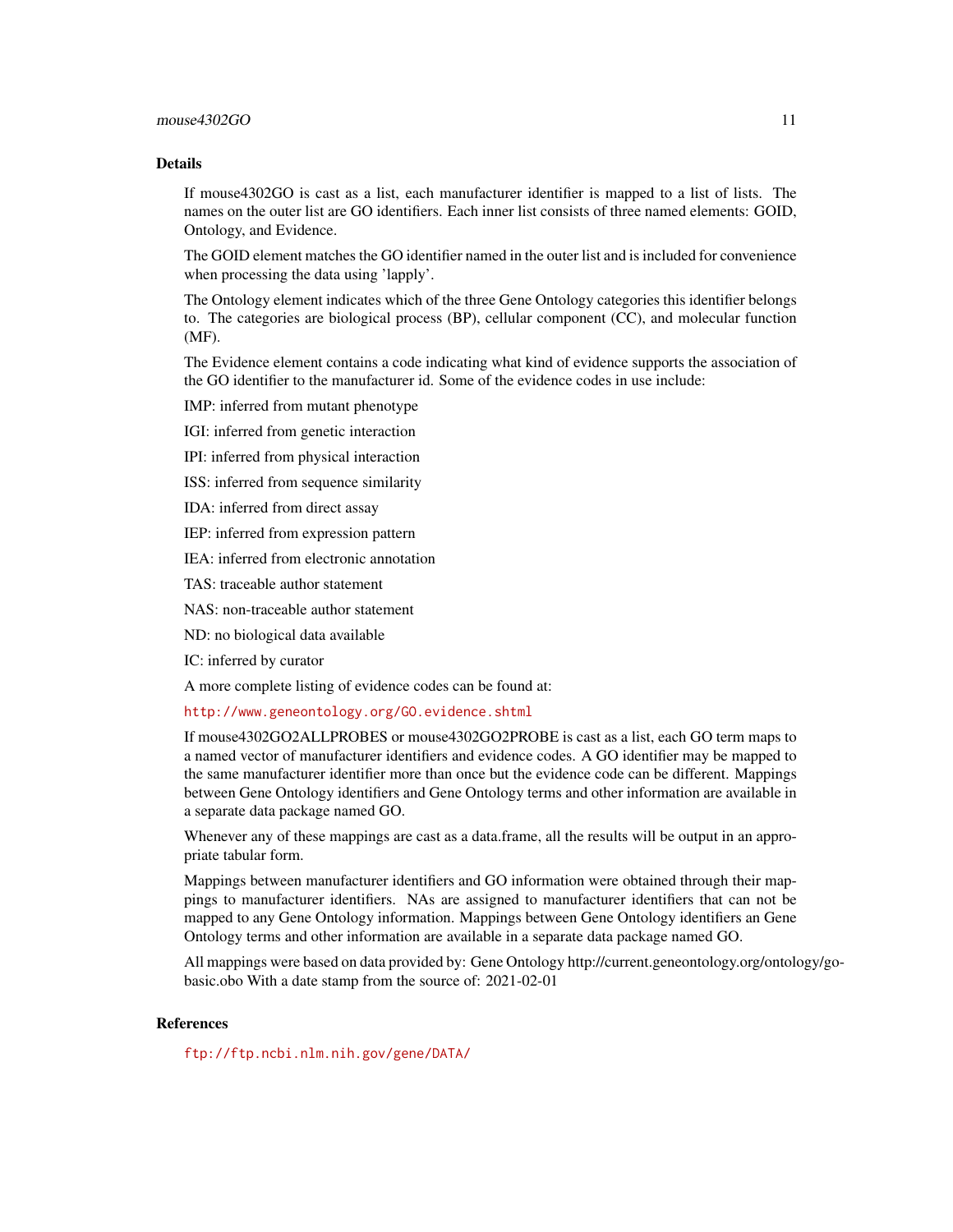## <span id="page-11-0"></span>See Also

- [mouse4302GO2ALLPROBES](#page-9-0)
- [AnnotationDb-class](#page-0-0) for use of the select() interface.

```
## select() interface:
## Objects in this package can be accessed using the select() interface
## from the AnnotationDbi package. See ?select for details.
## Bimap interface:
x < - mouse4302GO
# Get the manufacturer identifiers that are mapped to a GO ID
mapped_genes <- mappedkeys(x)
# Convert to a list
xx <- as.list(x[mapped_genes][1:300])
if(length(xx) > 0) {
    # Try the first one
   got \leq -xx[[1]]got[[1]][["GOID"]]
    got[[1]][["Ontology"]]
    got[[1]][["Evidence"]]
}
# For the reverse map:
x <- mouse4302GO2PROBE
mapped_genes <- mappedkeys(x)
# Convert to a list
xx <- as.list(x[mapped_genes][1:300])
if(length(xx) > 0){
    # Gets the manufacturer ids for the top 2nd and 3nd GO identifiers
    goids \leq -x \times [2:3]# Gets the manufacturer ids for the first element of goids
    goids[[1]]
    # Evidence code for the mappings
   names(goids[[1]])
}
x <- mouse4302GO2ALLPROBES
mapped_genes <- mappedkeys(x)
# Convert mouse4302GO2ALLPROBES to a list
xx <- as.list(x[mapped_genes][1:300])
if(length(xx) > 0){
# Gets the manufacturer identifiers for the top 2nd and 3nd GO identifiers
    goids \leq xx[2:3]# Gets all the manufacturer identifiers for the first element of goids
   goids[[1]]
    # Evidence code for the mappings
    names(goids[[1]])
}
```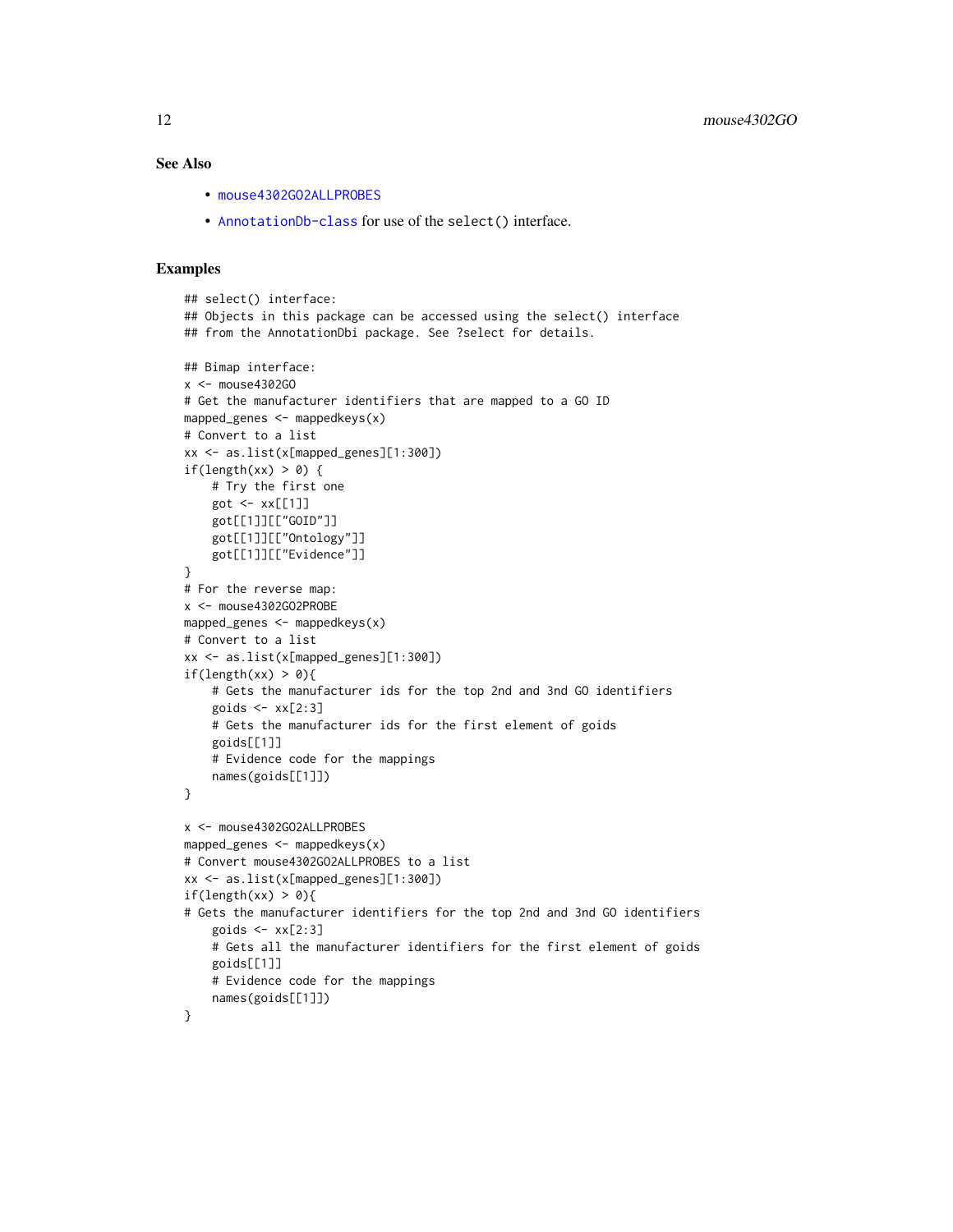<span id="page-12-0"></span>mouse4302MAPCOUNTS *Number of mapped keys for the maps in package mouse4302.db*

#### **Description**

DEPRECATED. Counts in the MAPCOUNT table are out of sync and should not be used.

mouse4302MAPCOUNTS provides the "map count" (i.e. the count of mapped keys) for each map in package mouse4302.db.

#### Details

DEPRECATED. Counts in the MAPCOUNT table are out of sync and should not be used.

This "map count" information is precalculated and stored in the package annotation DB. This allows some quality control and is used by the [checkMAPCOUNTS](#page-0-0) function defined in AnnotationDbi to compare and validate different methods (like count.mappedkeys(x) or sum(!is.na(as.list(x)))) for getting the "map count" of a given map.

mouse4302MGI *Map MGI gene accession numbers with manufacturer identifiers*

#### **Description**

mouse4302MGI is an R object that contains mappings between manufacturer identifiers and Jackson Laboratory MGI gene accession numbers.

#### Details

This object is a simple mapping of manufacturer identifiers to MGI gene Accession Numbers.

Mappings were based on data provided by: Entrez Gene ftp://ftp.ncbi.nlm.nih.gov/gene/DATA With a date stamp from the source of: 2021-Apr14

#### See Also

• [AnnotationDb-class](#page-0-0) for use of the select() interface.

```
## select() interface:
## Objects in this package can be accessed using the select() interface
## from the AnnotationDbi package. See ?select for details.
## Bimap interface:
x <- mouse4302MGI
# Get the manufacturer IDs that are mapped to an MGI ID
mapped_genes <- mappedkeys(x)
```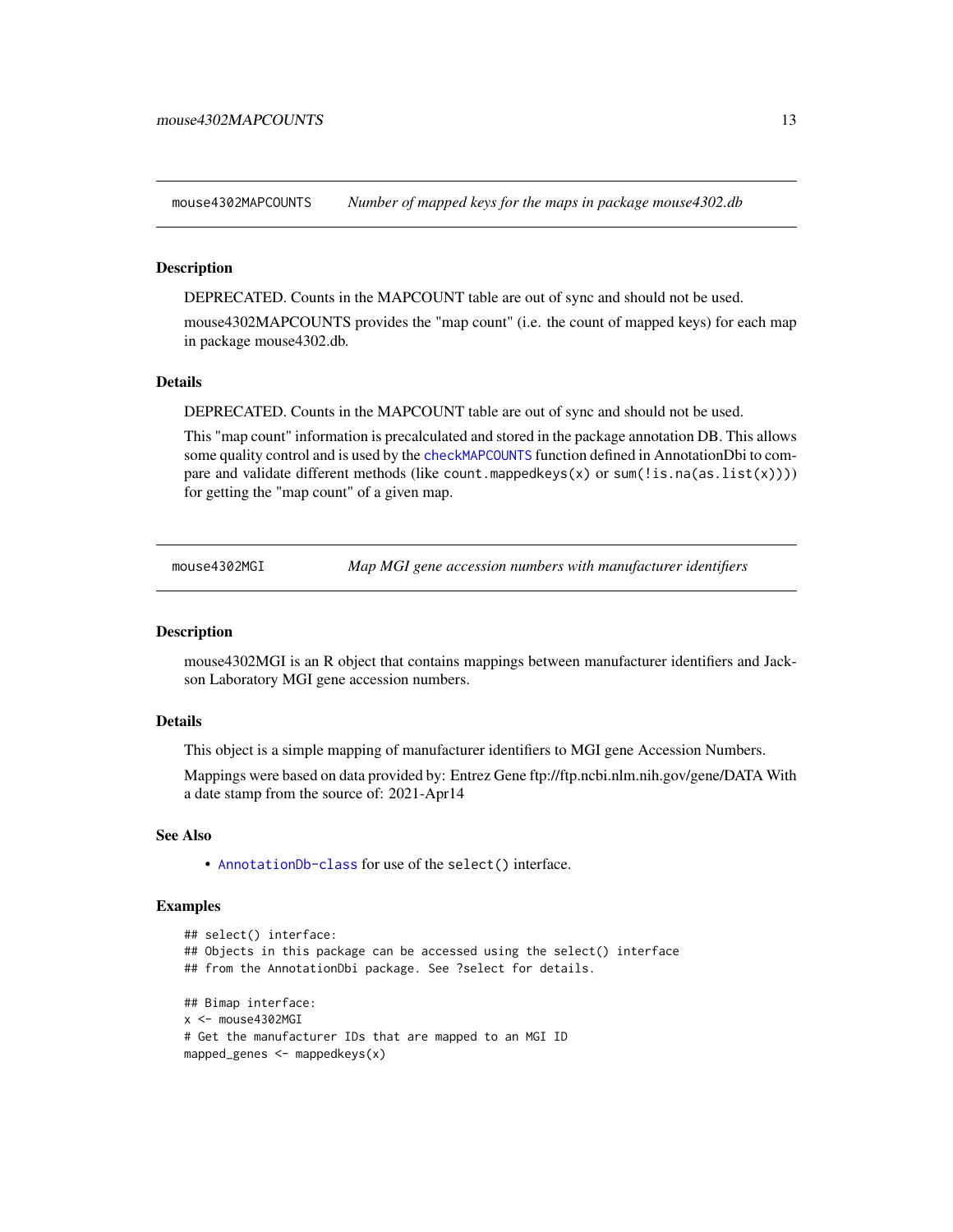```
# Convert to a list
xx <- as.list(x[mapped_genes][1:300])
if(length(xx) > 0) {
 # Get the MGI IDs for the first five genes
 xx[1:5]
 # Get the first one
 xx[[1]]
}
#For the reverse map MGI2EG:
x <- mouse4302MGI2PROBE
mapped_genes <- mappedkeys(x)
# Convert to a list
xx <- as.list(x[mapped_genes][1:300])
if(length(xx) > 0){
   # Gets the manufacturer IDs for the first five MGI IDs
  xx[1:5]
  # Get the first one
  xx[[1]]
}
```
mouse4302ORGANISM *The Organism information for mouse4302*

#### **Description**

mouse4302ORGANISM is an R object that contains a single item: a character string that names the organism for which mouse4302 was built. mouse4302ORGPKG is an R object that contains a chararcter vector with the name of the organism package that a chip package depends on for its gene-centric annotation.

## Details

Although the package name is suggestive of the organism for which it was built, mouse4302ORGANISM provides a simple way to programmatically extract the organism name. mouse4302ORGPKG provides a simple way to programmatically extract the name of the parent organism package. The parent organism package is a strict dependency for chip packages as this is where the gene cetric information is ultimately extracted from. The full package name will always be this string plus the extension ".db". But most programatic acces will not require this extension, so its more convenient to leave it out.

#### See Also

• [AnnotationDb-class](#page-0-0) for use of the select() interface.

```
## select() interface:
## Objects in this package can be accessed using the select() interface
## from the AnnotationDbi package. See ?select for details.
```
<span id="page-13-0"></span>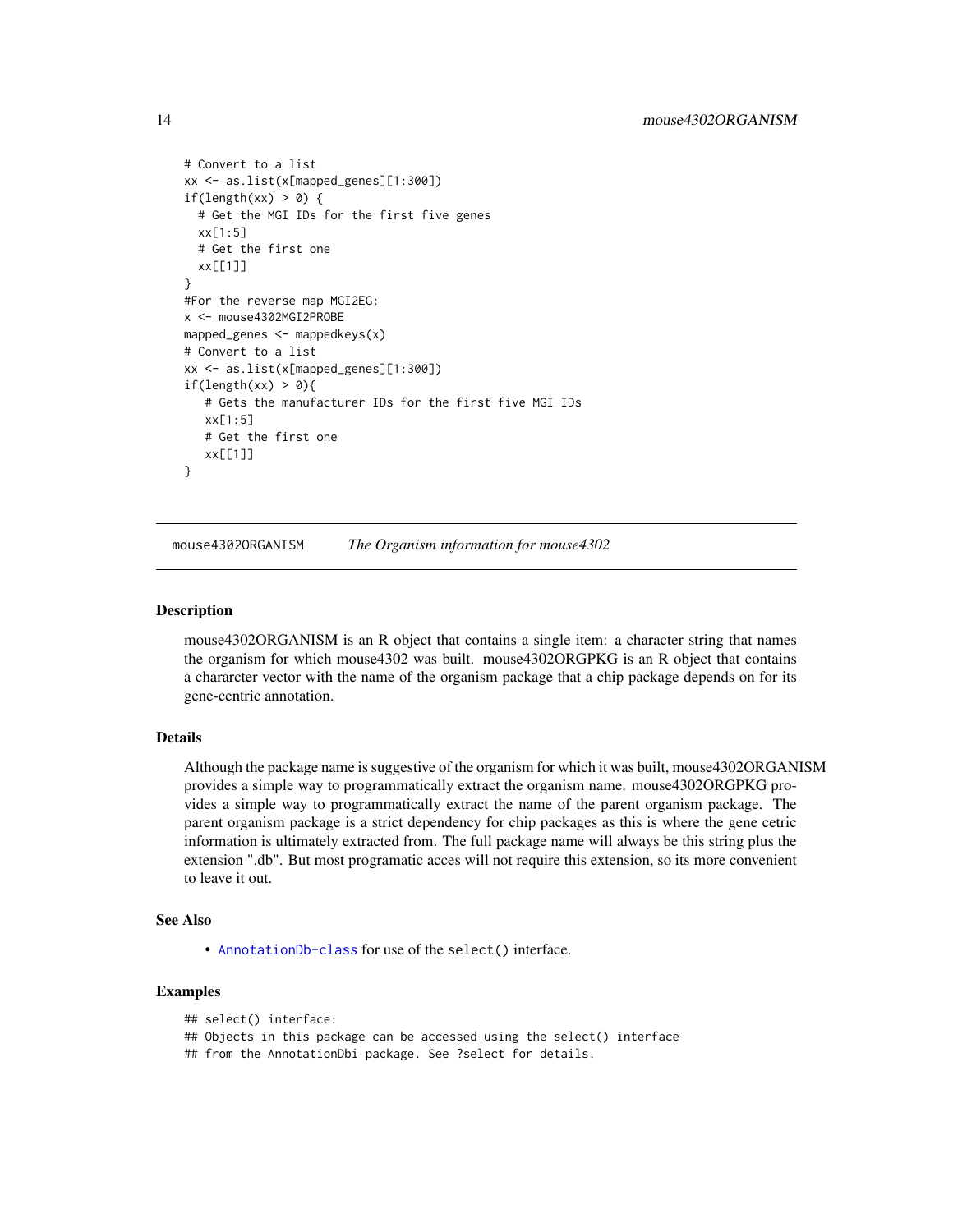```
## Bimap interface:
mouse4302ORGANISM
mouse4302ORGPKG
```
mouse4302PATH *Mappings between probe identifiers and KEGG pathway identifiers*

## Description

KEGG (Kyoto Encyclopedia of Genes and Genomes) maintains pathway data for various organisms.

mouse4302PATH maps probe identifiers to the identifiers used by KEGG for pathways in which the genes represented by the probe identifiers are involved

mouse4302PATH2PROBE is an R object that provides mappings between KEGG identifiers and manufacturer identifiers.

#### Details

Each KEGG pathway has a name and identifier. Pathway name for a given pathway identifier can be obtained using the KEGG data package that can either be built using AnnBuilder or downloaded from Bioconductor <http://www.bioconductor.org>.

Graphic presentations of pathways are searchable at url http://www.genome.ad.jp/kegg/pathway.html by using pathway identifiers as keys.

Mappings were based on data provided by: KEGG GENOME ftp://ftp.genome.jp/pub/kegg/genomes With a date stamp from the source of: 2011-Mar15

## References

<http://www.genome.ad.jp/kegg/>

#### See Also

• [AnnotationDb-class](#page-0-0) for use of the select() interface.

```
## select() interface:
## Objects in this package can be accessed using the select() interface
## from the AnnotationDbi package. See ?select for details.
## Bimap interface:
x <- mouse4302PATH
# Get the probe identifiers that are mapped to a KEGG pathway ID
mapped_probes <- mappedkeys(x)
# Convert to a list
xx <- as.list(x[mapped_probes][1:300])
```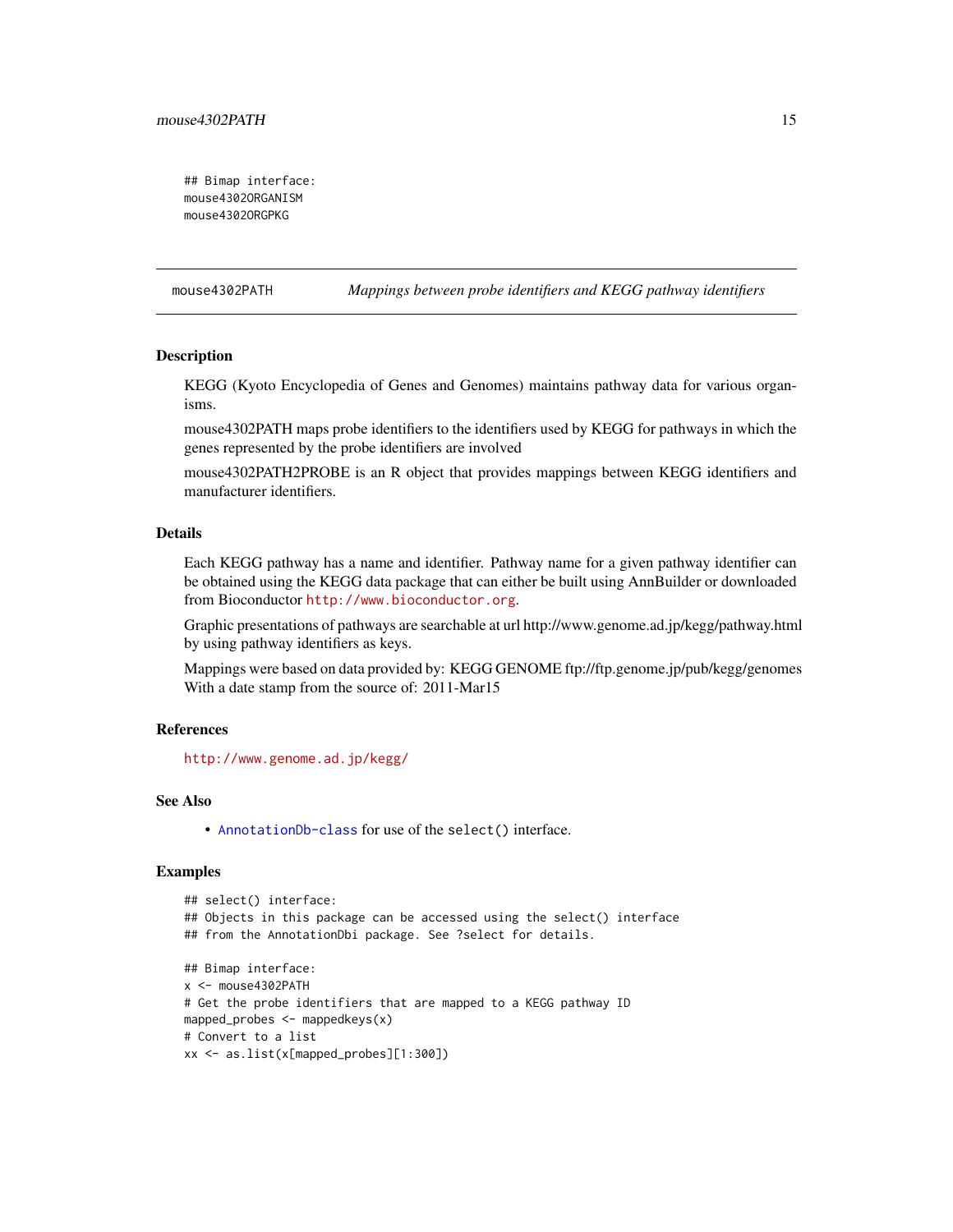```
if(length(xx) > 0) {
  # Get the PATH for the first five probes
  xx[1:5]
  # Get the first one
  xx[[1]]
}
x <- mouse4302PATH
mapped_probes \leq mappedkeys(x)
# Now convert the mouse4302PATH2PROBE object to a list
xx <- as.list(x[mapped_probes][1:300])
if(length(xx) > \theta){
    # Get the probe identifiers for the first two pathway identifiers
    xx[1:2]
    # Get the first one
    xx[[1]]
}
```
mouse4302PFAM *Maps between Manufacturer Identifiers and PFAM Identifiers*

#### Description

mouse4302PFAM is an R object that provides mappings between manufacturer identifiers and PFAM identifiers.

## Details

The bimap interface for PFAM is defunct. Please use select() interface to PFAM identifiers. See ?AnnotationDbi::select for details.

mouse4302PMID *Maps between Manufacturer Identifiers and PubMed Identifiers*

## Description

mouse4302PMID is an R object that provides mappings between manufacturer identifiers and PubMed identifiers. mouse4302PMID2PROBE is an R object that provides mappings between PubMed identifiers and manufacturer identifiers.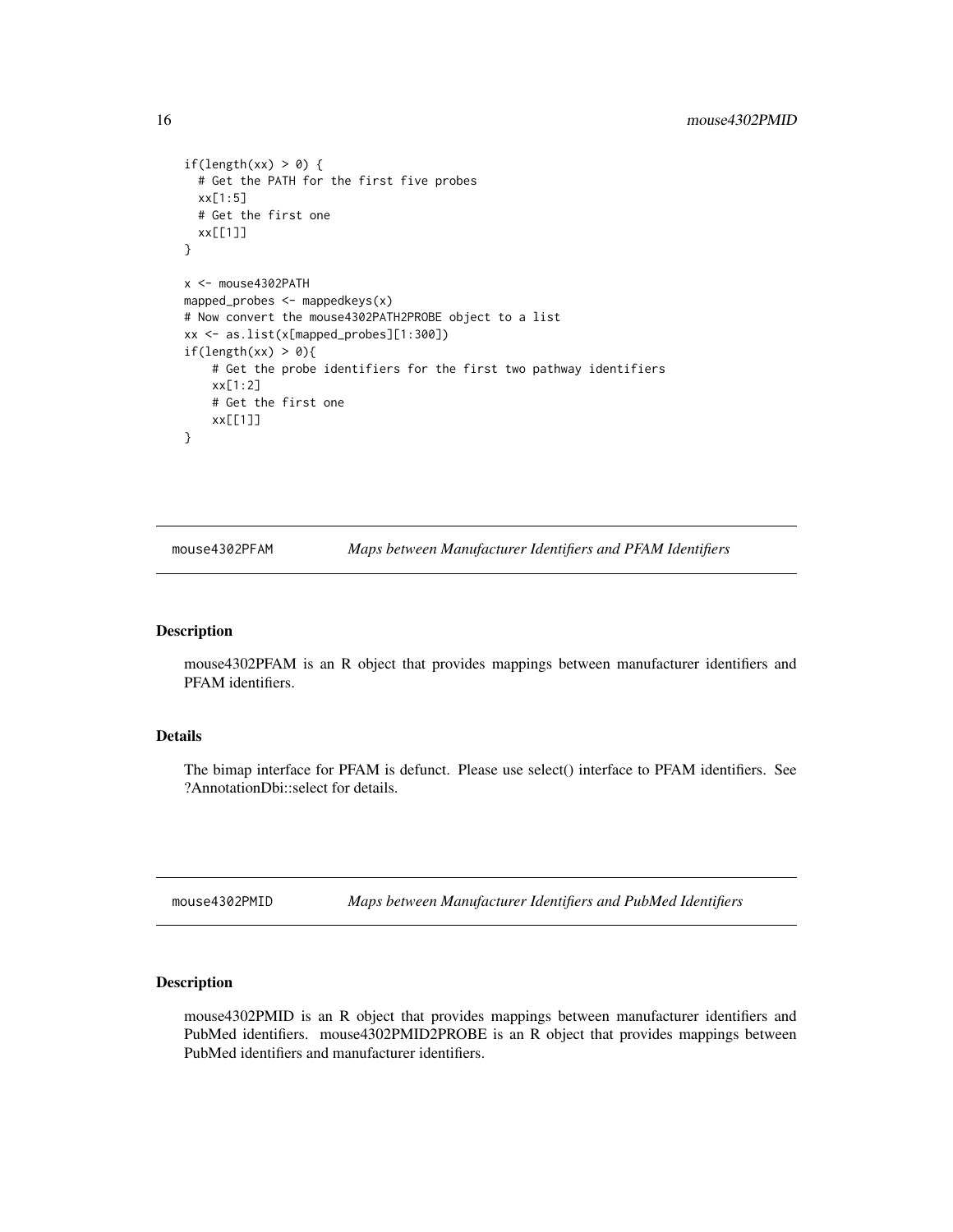#### Details

When mouse4302PMID is viewed as a list each manufacturer identifier is mapped to a named vector of PubMed identifiers. The name associated with each vector corresponds to the manufacturer identifier. The length of the vector may be one or greater, depending on how many PubMed identifiers a given manufacturer identifier is mapped to. An NA is reported for any manufacturer identifier that cannot be mapped to a PubMed identifier.

When mouse4302PMID2PROBE is viewed as a list each PubMed identifier is mapped to a named vector of manufacturer identifiers. The name represents the PubMed identifier and the vector contains all manufacturer identifiers that are represented by that PubMed identifier. The length of the vector may be one or longer, depending on how many manufacturer identifiers are mapped to a given PubMed identifier.

Titles, abstracts, and possibly full texts of articles can be obtained from PubMed by providing a valid PubMed identifier. The pubmed function of annotate can also be used for the same purpose.

Mappings were based on data provided by: Entrez Gene ftp://ftp.ncbi.nlm.nih.gov/gene/DATA With a date stamp from the source of: 2021-Apr14

#### References

<https://www.ncbi.nlm.nih.gov/entrez/query.fcgi?db=PubMed>

## See Also

• [AnnotationDb-class](#page-0-0) for use of the select() interface.

```
## select() interface:
## Objects in this package can be accessed using the select() interface
## from the AnnotationDbi package. See ?select for details.
## Bimap interface:
x <- mouse4302PMID
# Get the probe identifiers that are mapped to any PubMed ID
mapped_probes \leq mappedkeys(x)
# Convert to a list
xx <- as.list(x[mapped_probes][1:300])
if(length(xx) > 0)# Get the PubMed identifiers for the first two probe identifiers
    xx[1:2]
    # Get the first one
    xx[[1]]
    if(interactive() && !is.null(xx[[1]]) && !is.na(xx[[1]])
       && require(annotate)){
        # Get article information as XML files
        xmls < -pubmed(xx[[1]], disp = "data")# View article information using a browser
        pubmed(xx[[1]], disp = "browser")
    }
}
```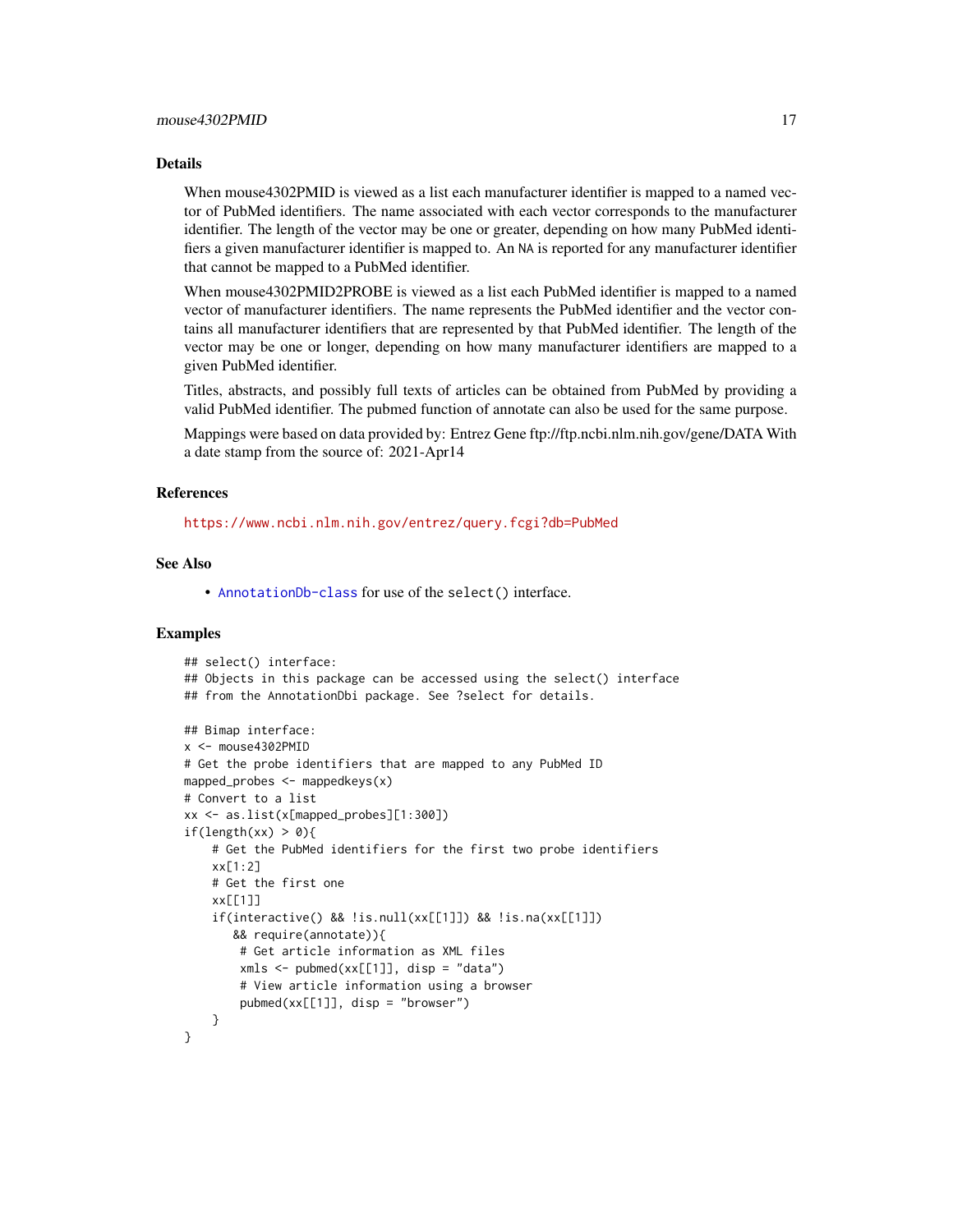```
x <- mouse4302PMID2PROBE
mapped_probes <- mappedkeys(x)
# Now convert the reverse map object mouse4302PMID2PROBE to a list
xx <- as.list(x[mapped_probes][1:300])
if(length(xx) > 0){
    # Get the probe identifiers for the first two PubMed identifiers
    xx[1:2]
    # Get the first one
   xx[[1]]
    if(interactive() && require(annotate)){
        # Get article information as XML files for a PubMed id
        xmls <- pubmed(names(xx)[1], disp = "data")
        # View article information using a browser
        pubmed(names(xx)[1], disp = "browser")
   }
}
```
mouse4302PROSITE *Maps between Manufacturer Identifiers and PROSITE Identifiers*

#### **Description**

mouse4302PROSITE is an R object that provides mappings between manufacturer identifiers and PROSITE identifiers.

## Details

The bimap interface for PROSITE is defunct. Please use select() interface to PROSITE identifiers. See ?AnnotationDbi::select for details.

mouse4302REFSEQ *Map between Manufacturer Identifiers and RefSeq Identifiers*

#### Description

mouse4302REFSEQ is an R object that provides mappings between manufacturer identifiers and RefSeq identifiers.

#### Details

Each manufacturer identifier is mapped to a named vector of RefSeq identifiers. The name represents the manufacturer identifier and the vector contains all RefSeq identifiers that can be mapped to that manufacturer identifier. The length of the vector may be one or greater, depending on how many RefSeq identifiers a given manufacturer identifier can be mapped to. An NA is reported for any manufacturer identifier that cannot be mapped to a RefSeq identifier at this time.

RefSeq identifiers differ in format according to the type of record the identifiers are for as shown below:

<span id="page-17-0"></span>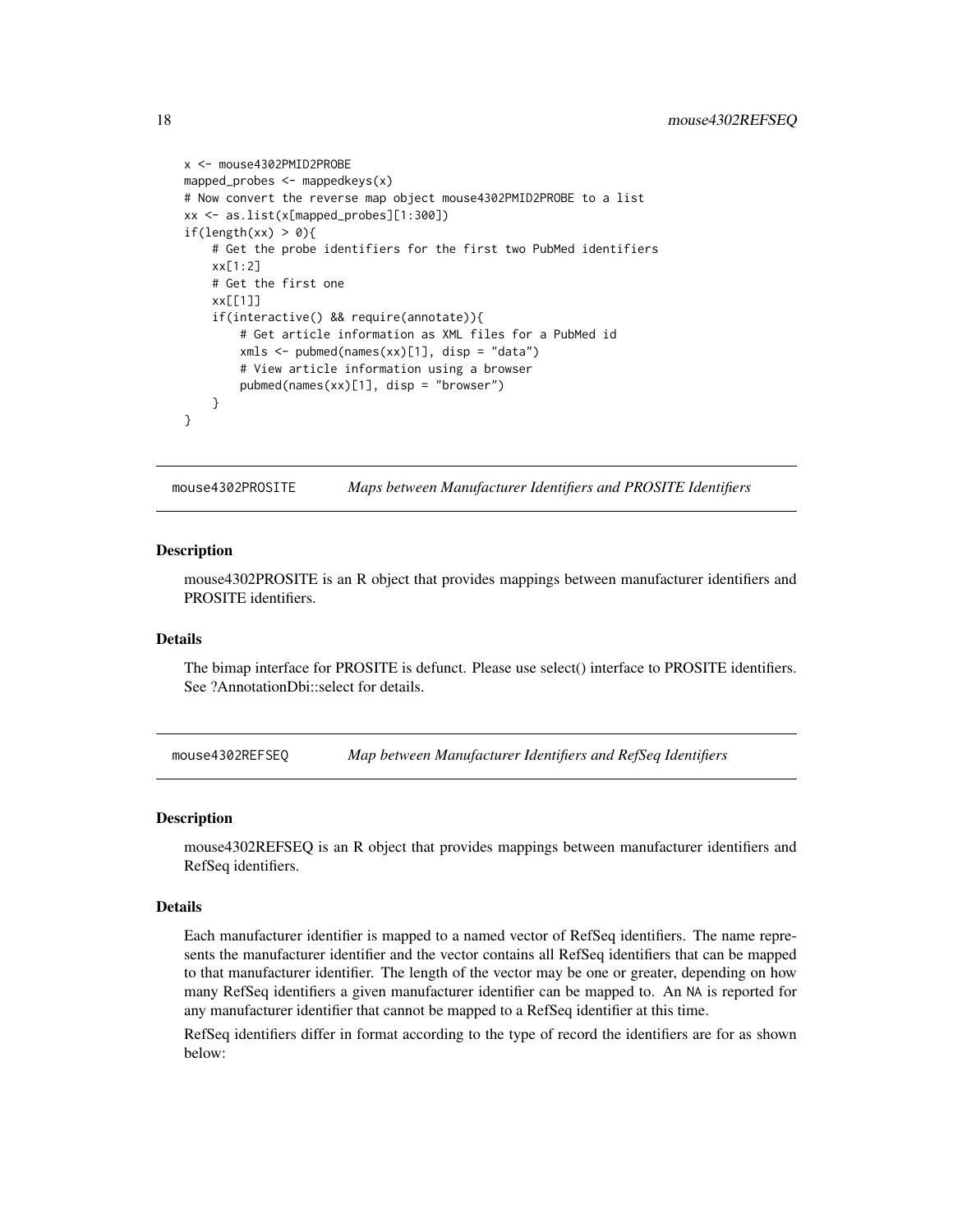NG\\_XXXXX: RefSeq accessions for genomic region (nucleotide) records

NM\\_XXXXX: RefSeq accessions for mRNA records

NC\\_XXXXX: RefSeq accessions for chromosome records

NP\\_XXXXX: RefSeq accessions for protein records

XR\\_XXXXX: RefSeq accessions for model RNAs that are not associated with protein products

XM\\_XXXXX: RefSeq accessions for model mRNA records

XP\\_XXXXX: RefSeq accessions for model protein records

Where XXXXX is a sequence of integers.

NCBI <https://www.ncbi.nlm.nih.gov/RefSeq/> allows users to query the RefSeq database using RefSeq identifiers.

Mappings were based on data provided by: Entrez Gene ftp://ftp.ncbi.nlm.nih.gov/gene/DATA With a date stamp from the source of: 2021-Apr14

## References

<https://www.ncbi.nlm.nih.gov> <https://www.ncbi.nlm.nih.gov/RefSeq/>

## See Also

• [AnnotationDb-class](#page-0-0) for use of the select() interface.

```
## select() interface:
## Objects in this package can be accessed using the select() interface
## from the AnnotationDbi package. See ?select for details.
## Bimap interface:
x <- mouse4302REFSEQ
# Get the probe identifiers that are mapped to any RefSeq ID
mapped_probes <- mappedkeys(x)
# Convert to a list
xx <- as.list(x[mapped_probes][1:300])
if(length(xx) > 0) {
  # Get the REFSEQ for the first five probes
  xx[1:5]
  # Get the first one
  xx[[1]]
}
```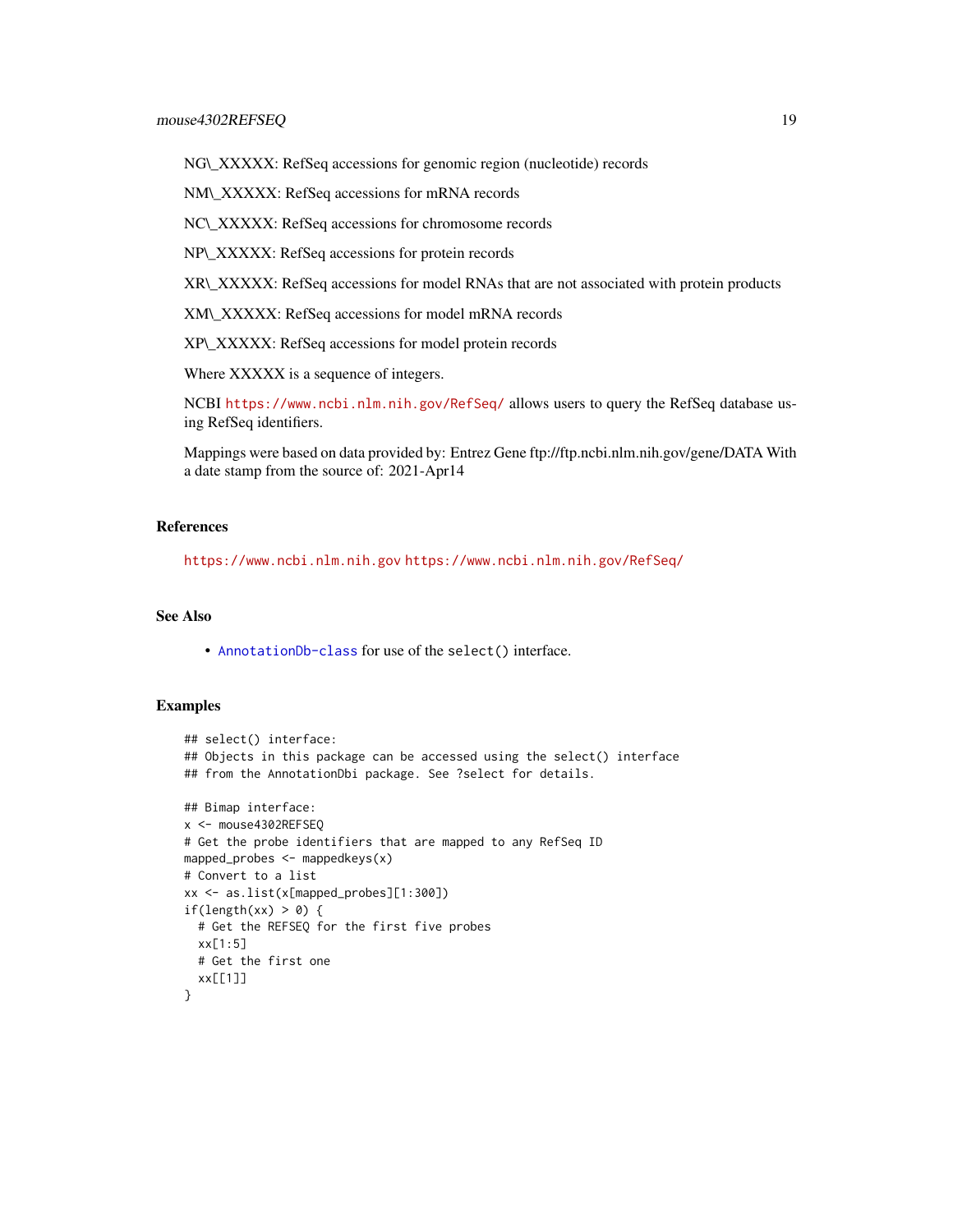<span id="page-19-0"></span>

#### Description

mouse4302SYMBOL is an R object that provides mappings between manufacturer identifiers and gene abbreviations.

#### Details

Each manufacturer identifier is mapped to an abbreviation for the corresponding gene. An NA is reported if there is no known abbreviation for a given gene.

Symbols typically consist of 3 letters that define either a single gene (ABC) or multiple genes (ABC1, ABC2, ABC3). Gene symbols can be used as key words to query public databases such as Entrez Gene.

Mappings were based on data provided by: Entrez Gene ftp://ftp.ncbi.nlm.nih.gov/gene/DATA With a date stamp from the source of: 2021-Apr14

#### References

<https://www.ncbi.nlm.nih.gov/entrez/query.fcgi?db=gene>

#### See Also

• [AnnotationDb-class](#page-0-0) for use of the select() interface.

```
## select() interface:
## Objects in this package can be accessed using the select() interface
## from the AnnotationDbi package. See ?select for details.
## Bimap interface:
x <- mouse4302SYMBOL
# Get the probe identifiers that are mapped to a gene symbol
mapped_probes <- mappedkeys(x)
# Convert to a list
xx <- as.list(x[mapped_probes][1:300])
if(length(xx) > 0) {
  # Get the SYMBOL for the first five probes
  xx[1:5]
  # Get the first one
  xx[[1]]
}
```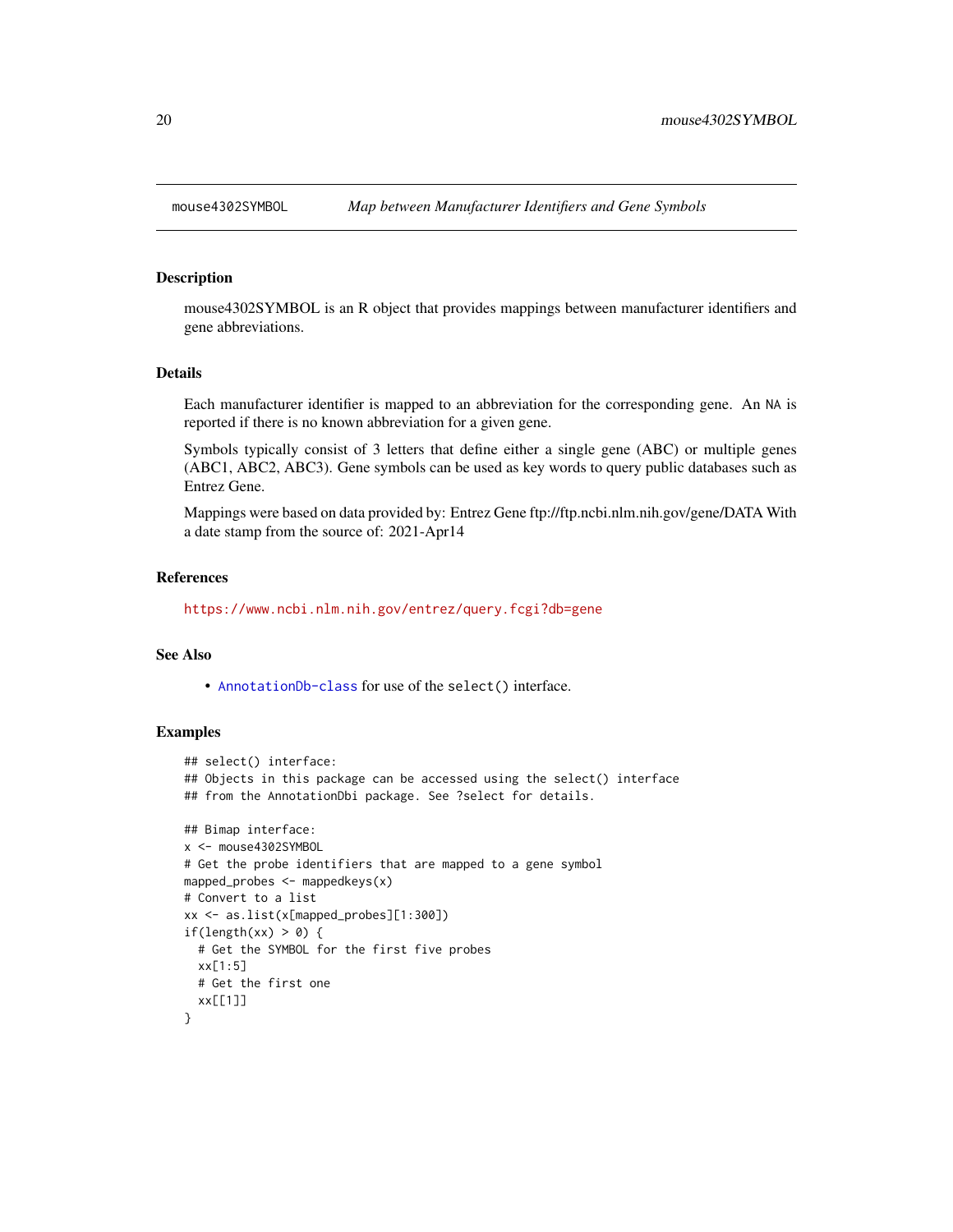<span id="page-20-0"></span>

### Description

mouse4302UNIPROT is an R object that contains mappings between the manufacturer identifiers and Uniprot accession numbers.

#### Details

This object is a simple mapping of manufacturer identifiers to Uniprot Accessions.

Mappings were based on data provided by NCBI (link above) with an exception for fly, which required retrieving the data from ensembl <http://www.ensembl.org/biomart/martview/>

## See Also

• [AnnotationDb-class](#page-0-0) for use of the select() interface.

## Examples

```
## select() interface:
## Objects in this package can be accessed using the select() interface
## from the AnnotationDbi package. See ?select for details.
## Bimap interface:
x <- mouse4302UNIPROT
# Get the entrez gene IDs that are mapped to an Uniprot ID
mapped_genes <- mappedkeys(x)
# Convert to a list
xx <- as.list(x[mapped_genes][1:300])
if(length(xx) > 0) {
  # Get the Uniprot IDs for the first five genes
  xx[1:5]
  # Get the first one
  xx[[1]]
}
```
mouse4302\_dbconn *Collect information about the package annotation DB*

#### Description

Some convenience functions for getting a connection object to (or collecting information about) the package annotation DB.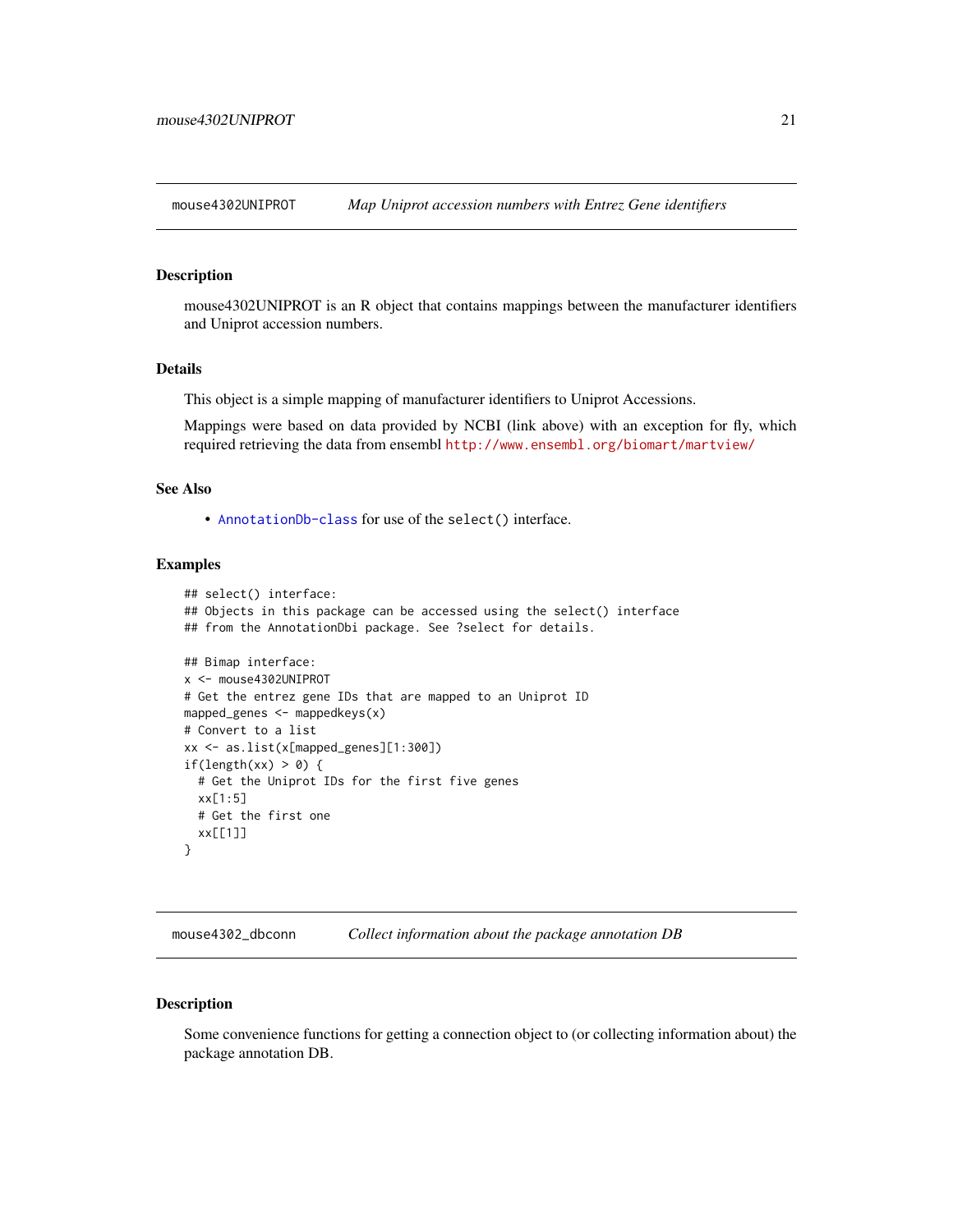## Usage

```
mouse4302_dbconn()
mouse4302_dbfile()
mouse4302_dbschema(file="", show.indices=FALSE)
mouse4302_dbInfo()
```
## Arguments

| file         | A connection, or a character string naming the file to print to (see the file<br>argument of the cat function for the details). |
|--------------|---------------------------------------------------------------------------------------------------------------------------------|
| show.indices | The CREATE INDEX statements are not shown by default. Use show, indices=TRUE<br>to get them.                                    |

#### Details

mouse4302\_dbconn returns a connection object to the package annotation DB. IMPORTANT: Don't call [dbDisconnect](#page-0-0) on the connection object returned by mouse4302\_dbconn or you will break all the [AnnDbObj](#page-0-0) objects defined in this package!

mouse4302\_dbfile returns the path (character string) to the package annotation DB (this is an SQLite file).

mouse4302\_dbschema prints the schema definition of the package annotation DB.

mouse4302\_dbInfo prints other information about the package annotation DB.

#### Value

mouse4302\_dbconn: a DBIConnection object representing an open connection to the package annotation DB.

mouse4302\_dbfile: a character string with the path to the package annotation DB.

mouse4302\_dbschema: none (invisible NULL).

mouse4302\_dbInfo: none (invisible NULL).

## See Also

[dbGetQuery](#page-0-0), [dbConnect](#page-0-0), [dbconn](#page-0-0), [dbfile](#page-0-0), [dbschema](#page-0-0), [dbInfo](#page-0-0)

## Examples

```
library(DBI)
## Count the number of rows in the "probes" table:
dbGetQuery(mouse4302_dbconn(), "SELECT COUNT(*) FROM probes")
```

```
mouse4302_dbschema()
```
mouse4302\_dbInfo()

<span id="page-21-0"></span>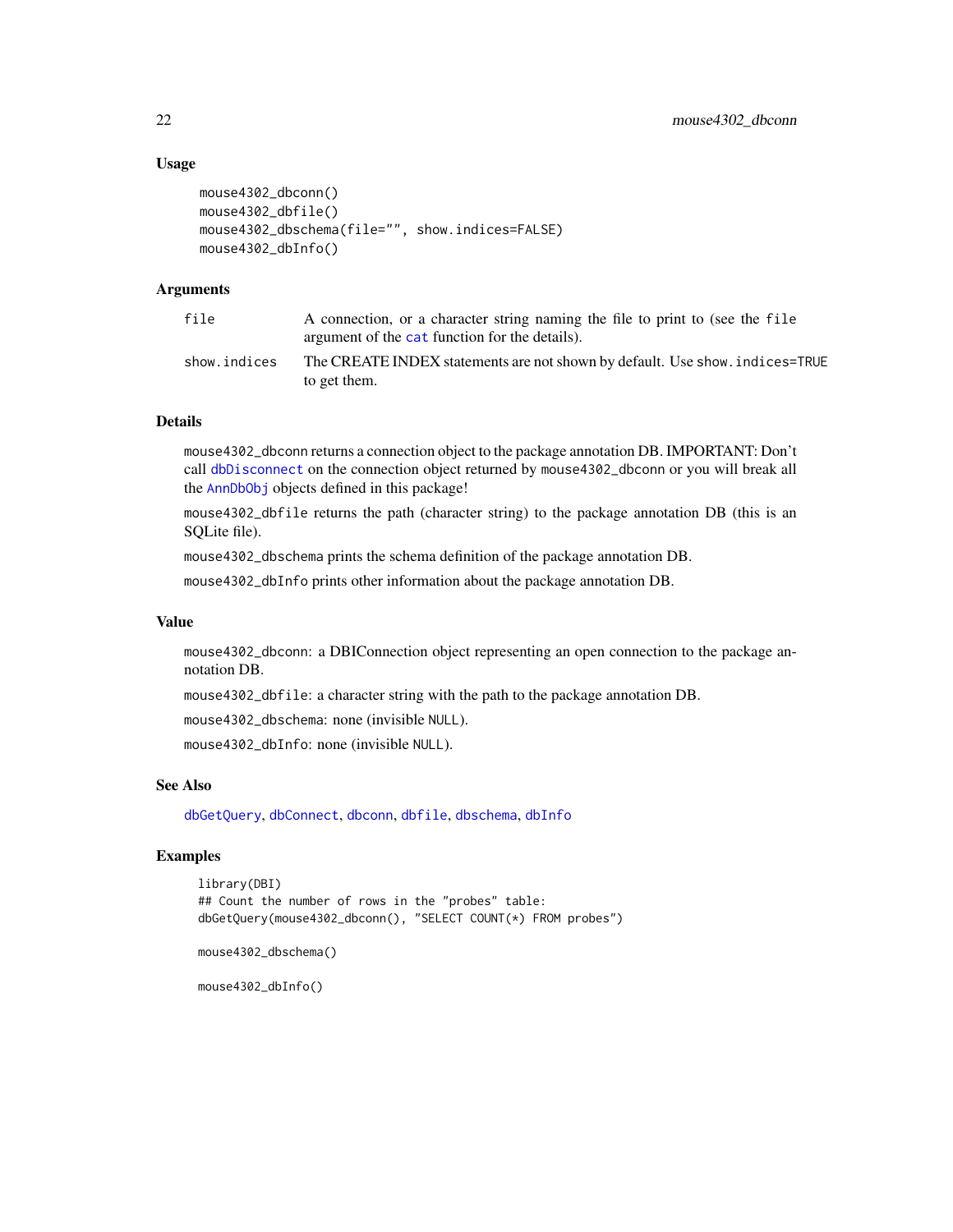# Index

∗ datasets mouse4302.db, [3](#page-2-0) mouse4302\_dbconn, [21](#page-20-0) mouse4302ACCNUM, [1](#page-0-1) mouse4302ALIAS2PROBE, [2](#page-1-0) mouse4302CHR, [3](#page-2-0) mouse4302CHRLENGTHS, [4](#page-3-0) mouse4302CHRLOC, [5](#page-4-0) mouse4302ENSEMBL, [6](#page-5-0) mouse4302ENTREZID, [7](#page-6-0) mouse4302ENZYME, [8](#page-7-0) mouse4302GENENAME, [9](#page-8-0) mouse4302GO, [10](#page-9-1) mouse4302MAPCOUNTS, [13](#page-12-0) mouse4302MGI, [13](#page-12-0) mouse4302ORGANISM, [14](#page-13-0) mouse4302PATH, [15](#page-14-0) mouse4302PFAM, [16](#page-15-0) mouse4302PMID, [16](#page-15-0) mouse4302PROSITE, [18](#page-17-0) mouse4302REFSEQ, [18](#page-17-0) mouse4302SYMBOL, [20](#page-19-0) mouse4302UNIPROT, [21](#page-20-0) ∗ utilities mouse4302\_dbconn, [21](#page-20-0) AnnDbObj, *[22](#page-21-0)* cat, *[22](#page-21-0)* checkMAPCOUNTS, *[13](#page-12-0)* dbconn, *[22](#page-21-0)* dbConnect, *[22](#page-21-0)* dbDisconnect, *[22](#page-21-0)* dbfile, *[22](#page-21-0)* dbGetQuery, *[22](#page-21-0)* dbInfo, *[22](#page-21-0)*

mouse4302 *(*mouse4302.db*)*, [3](#page-2-0)

dbschema, *[22](#page-21-0)*

mouse4302.db, [3](#page-2-0) mouse4302\_dbconn, [21](#page-20-0) mouse4302\_dbfile *(*mouse4302\_dbconn*)*, [21](#page-20-0) mouse4302\_dbInfo *(*mouse4302\_dbconn*)*, [21](#page-20-0) mouse4302\_dbschema *(*mouse4302\_dbconn*)*,  $21$ mouse4302ACCNUM, [1](#page-0-1) mouse4302ALIAS2PROBE, [2](#page-1-0) mouse4302CHR, [3](#page-2-0) mouse4302CHRLENGTHS, [4](#page-3-0) mouse4302CHRLOC, [5](#page-4-0) mouse4302CHRLOCEND *(*mouse4302CHRLOC*)*, [5](#page-4-0) mouse4302ENSEMBL, [6](#page-5-0) mouse4302ENSEMBL2PROBE *(*mouse4302ENSEMBL*)*, [6](#page-5-0) mouse4302ENTREZID, [7](#page-6-0) mouse4302ENZYME, [8](#page-7-0) mouse4302ENZYME2PROBE *(*mouse4302ENZYME*)*, [8](#page-7-0) mouse4302GENENAME, [9](#page-8-0) mouse4302GO, [10](#page-9-1) mouse4302GO2ALLPROBES, *[12](#page-11-0)* mouse4302GO2ALLPROBES *(*mouse4302GO*)*, [10](#page-9-1) mouse4302GO2PROBE *(*mouse4302GO*)*, [10](#page-9-1) mouse4302LOCUSID *(*mouse4302ENTREZID*)*, [7](#page-6-0) mouse4302MAPCOUNTS, [13](#page-12-0) mouse4302MGI, [13](#page-12-0) mouse4302MGI2PROBE *(*mouse4302MGI*)*, [13](#page-12-0) mouse4302ORGANISM, [14](#page-13-0) mouse4302ORGPKG *(*mouse4302ORGANISM*)*, [14](#page-13-0) mouse4302PATH, [15](#page-14-0) mouse4302PATH2PROBE *(*mouse4302PATH*)*, [15](#page-14-0) mouse4302PFAM, [16](#page-15-0) mouse4302PMID, [16](#page-15-0) mouse4302PMID2PROBE *(*mouse4302PMID*)*, [16](#page-15-0) mouse4302PROSITE, [18](#page-17-0) mouse4302REFSEQ, [18](#page-17-0) mouse4302SYMBOL, [20](#page-19-0) mouse4302UNIPROT, [21](#page-20-0)